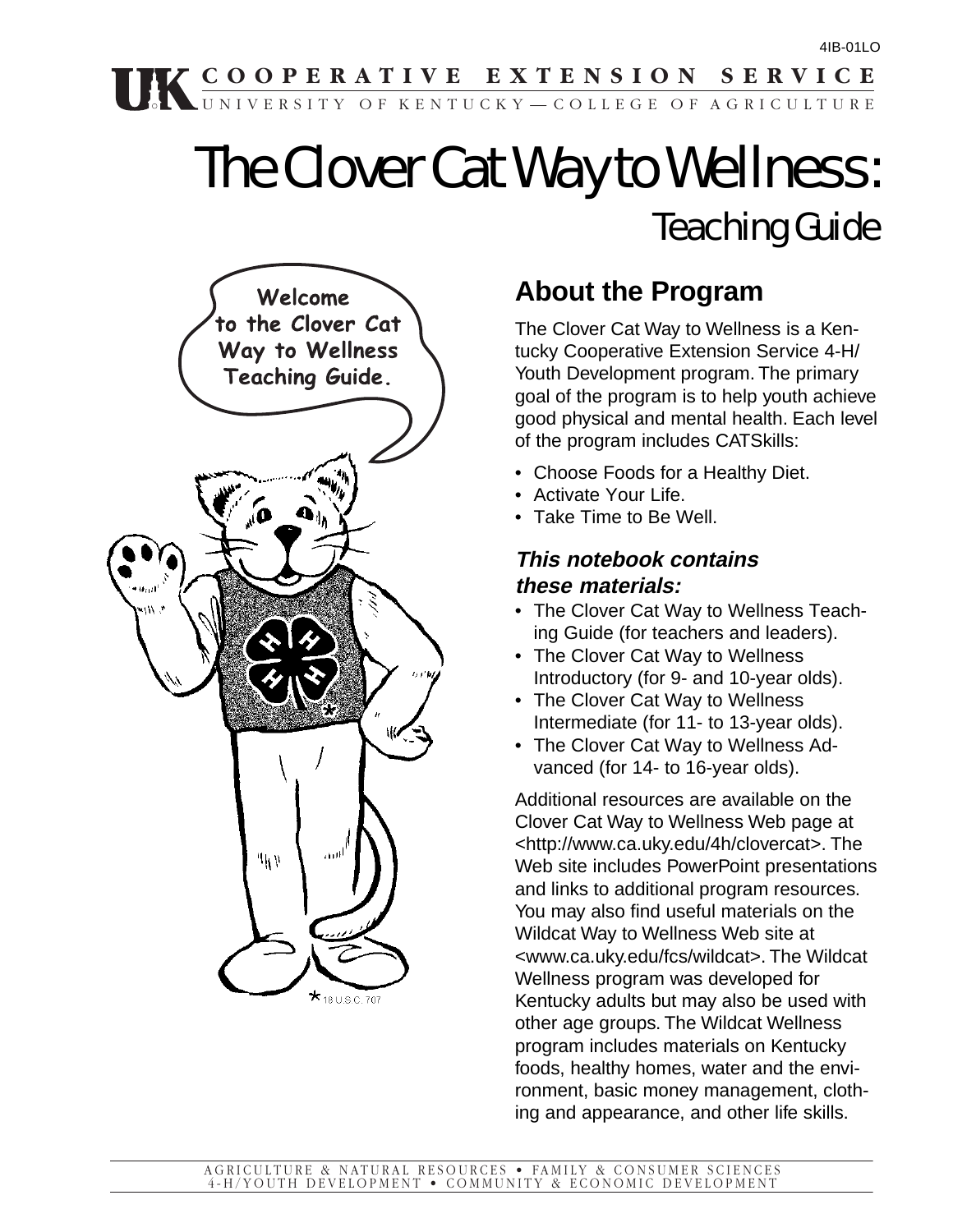The Clover Cat Way to Wellness was designed for use by county Extension agents and Extension program assistants. Extension professionals may use these materials to deliver programs directly to youth groups, 4-H Clubs, or 4-H Camps. They may also train volunteers, health educators, or classroom teachers to use the program in the classroom or in other settings.

These materials have been reviewed by our colleagues from the Kentucky Department of Education and the Kentucky Cardiovascular Health Coalition. The program uses the 4-H Experiential Learning Model. This Teaching Guide outlines how program materials and activities support KERA (Kentucky Education Reform Act) core content, goals, and expectations for Kentucky students. We hope this information will make consolidated planning more efficient for schools and teachers who use this program. The Clover Cat Way to Wellness materials complement the Kentucky Department of Education's Cardiovascular Health Program units of study.

If you do not work with Kentucky Cooperative Extension Service, please ask for permission before using these materials. To request permission to use the "Clover Cat Way to Wellness," contact:

Janet Tietyen, Ph.D., R.D., L.D. Extension Specialist in Food and Nutrition University of Kentucky 236 Scovell Hall Lexington, KY 40546-0064 jtietyen@uky.edu

## **About This Teaching Guide**

This guide is for use by teachers or volunteers. It describes the 4-H Experiential Learning Model and outlines how the program can help youth develop project and life skills. Program objectives and ideas for activities are listed. The Teaching Guide describes how to work with community partners and how to collect program evaluation data. For activities in each of the three program levels, the guide lists related project and life skills, materials required, estimated time needed to complete the activity, and the appropriate KERA Core Content.

## **About Experiential Learning**

"Learning by doing" is one of the primary reasons 4-H programs have been widely recognized and respected in the field of informal education. Experiential learning engages the learner, encouraging him/her to think more, work hard, and ultimately learn more thoroughly than with traditional teaching methods. Experiential learning is more than just doing activities. It involves discussing the activity, drawing conclusions from the activity, and applying the activity to the real world.

The Clover Cat Way to Wellness curriculum follows this model. This approach to the learning process is especially important for education to promote lifestyle changes for improved health. Choices about lifestyle are a personal matter. In order to achieve successful behavior change, young people and adults need to understand their options in order to make the best choices for themselves. By doing, reflecting upon, and applying new skills, people learn how to perform new behaviors.

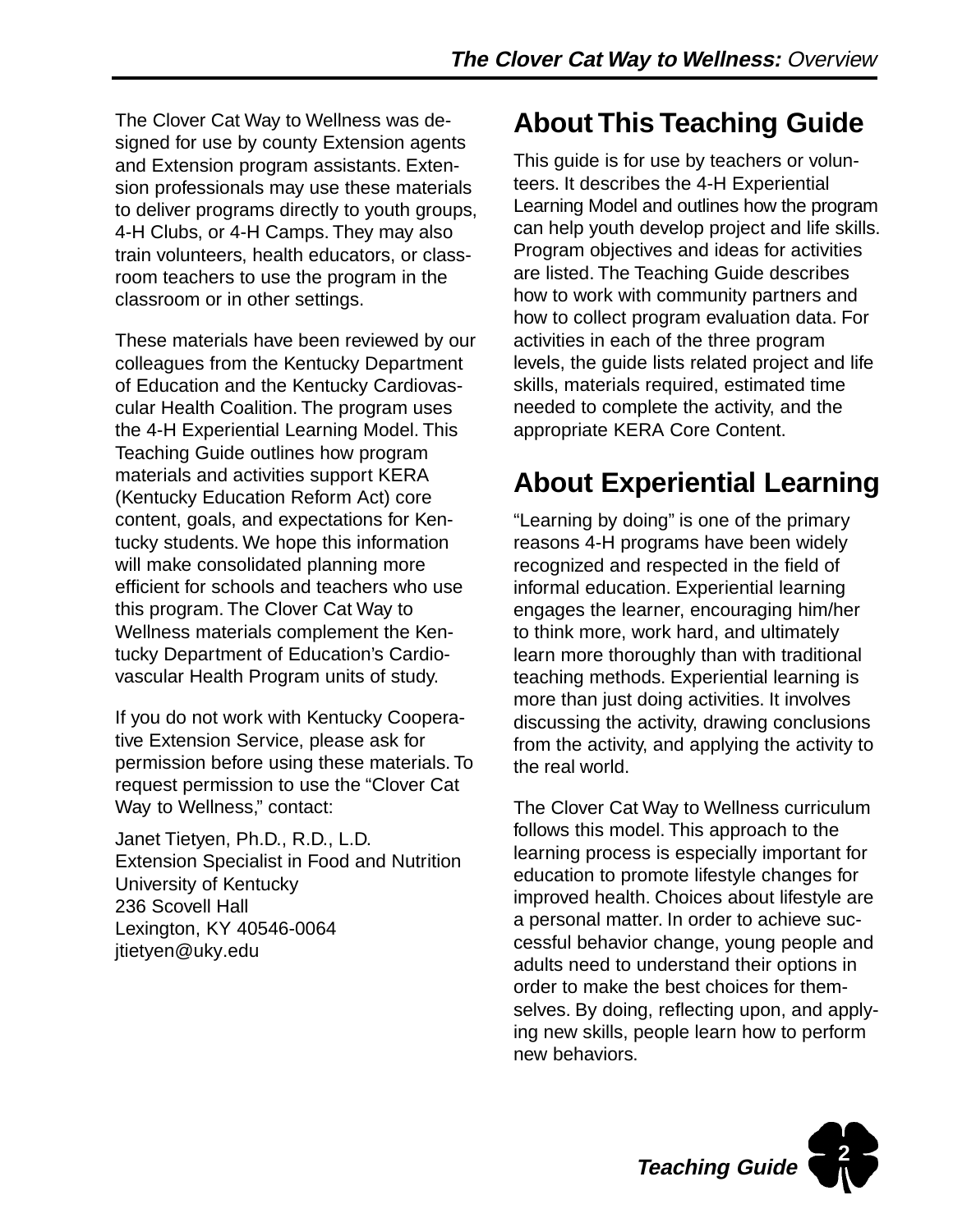

## **How Experiential Learning Works**

### **Do**

1. **Experience**—Begin with a concrete experience. This can be an individual or a group activity that involves doing something.

### **Reflect**

- 2. **Share**—Next, get the group or individual to talk about what they experienced when they were doing the activity. Share reactions and observations. Talk freely. Sharing questions:
	- What did you do?
	- What happened?
	- How did you feel?
	- What was most difficult? Easiest?
- 3. **Process**—Discuss how questions are created by the activity.

 Processing questions (use information generated from sharing questions):

- What problems or issues seemed to occur over and over?
- What similar experience(s) have you had?

## **Apply**

4. **Generalize**—Find general trends or common lessons in the experience. Identify the important points that apply to the real world.

Generalizing questions:

- What did you learn about yourself through this activity?
- What did you learn about making decisions (other than life skills)?
- How do the major themes or ideas relate to real life and not just the activity?
- How did you go about making your decision?
- 5. **Apply**—Talk about how the new information can be applied to everyday life or some time in the future.

Applying questions:

- How can you apply what you learned (making decisions) to a new situation?
- How will the issues raised by this activity be useful in the future?
- How will you act differently in the future as a result of this activity?

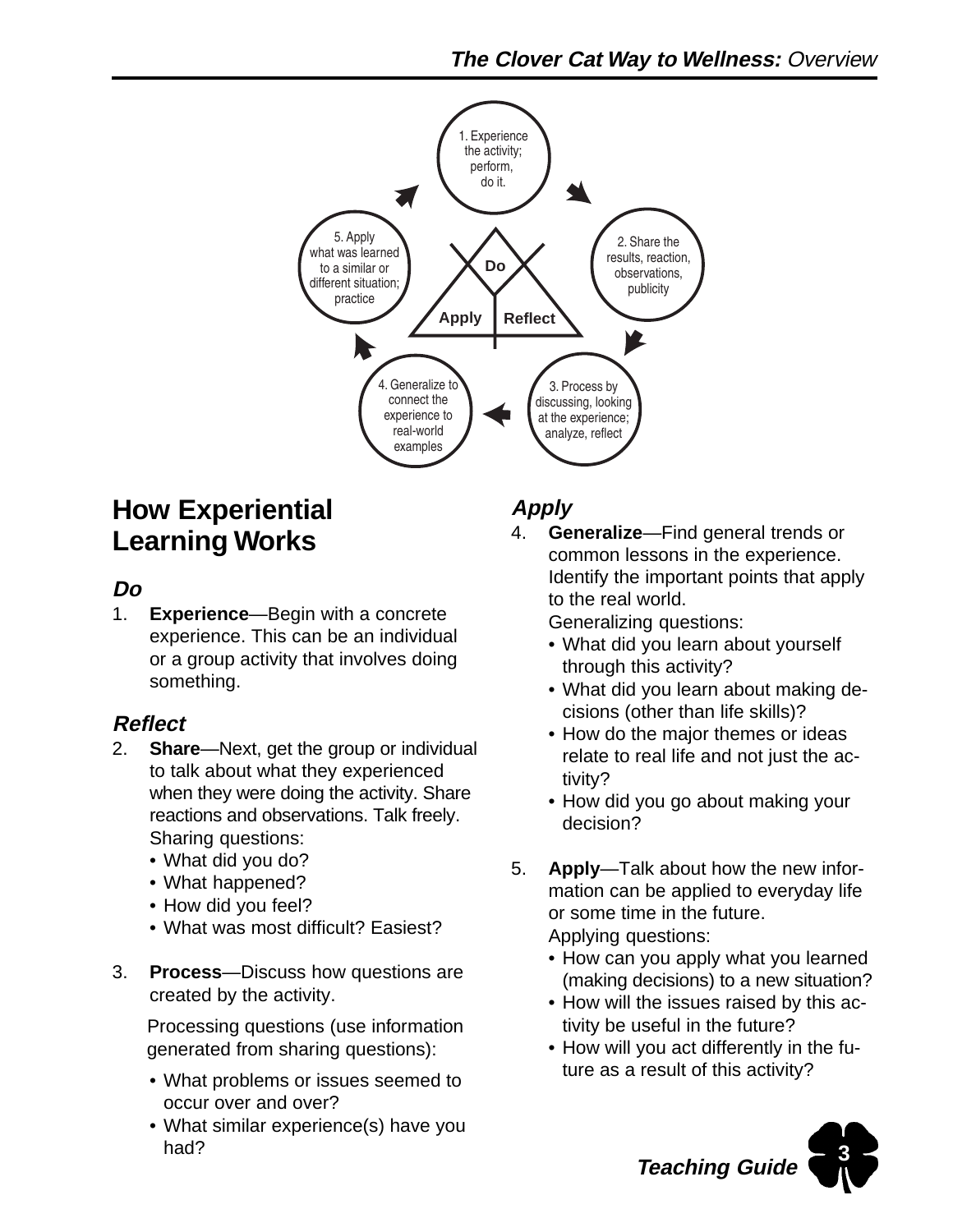## **Developing Project and Life Skills**

The Clover Cat Way to Wellness is designed to help youth develop both project and life skills. **Project skills** are specific to health decision-making skills. **Life skills**, such as making decisions, relating to others, and relating to self, relate to the process a member undergoes when doing an activity. These acquired skills are useful long after the youth completes the project.

## **Project Skills**

The project skills developed in this program focus on three CATSkills:

- Choose Foods for a Healthy Diet.
- Activate Your Life.
- Take Time to Be Well.

### **Life Skills**

The life skills can be grouped in the four Hs in the 4-H clover—Head, Heart, Health, and Hands.

## **Program Partners**

Promoting wellness for youth and adults is best accomplished by interventions at the individual, family, and community levels. Research indicates that this three-level approach is most likely to help people achieve success when they aim for a healthier lifestyle. As you plan your Clover Cat Way to Wellness program, enlist partners to help engage the community in a quest for wellness. This list may help you identify partners for your program.

- Cooperative Extension Service Office
	- 4-H/Youth Development county Extension agents, program assistants, and volunteers.
	- Family and Consumer Sciences county Extension agents.
	- Expanded Food and Nutrition Education Program assistants.
	- Agriculture and Natural Resources and Horticulture county Extension agents.
	- Kentucky Extension Homemakers Association clubs and members.

| <b>Head</b>                                                                                                                                                                                                                                                               | <b>Heart</b>                                                                                                                                                                                                    | <b>Health</b>                                                                                                                                                                                                                                     | <b>Hands</b>                                                                                              |
|---------------------------------------------------------------------------------------------------------------------------------------------------------------------------------------------------------------------------------------------------------------------------|-----------------------------------------------------------------------------------------------------------------------------------------------------------------------------------------------------------------|---------------------------------------------------------------------------------------------------------------------------------------------------------------------------------------------------------------------------------------------------|-----------------------------------------------------------------------------------------------------------|
| • Acquiring knowledge.<br>• Learning to learn.<br>• Keeping records.<br>• Using scientific<br>methods.<br>• Making decisions.<br>• Solving problems.<br>• Managing resources.<br>• Thinking critically.<br>• Planning and<br>organizing.<br>• Making career<br>decisions. | • Understanding self.<br>• Relating to others.<br>• Interacting socially.<br>• Being concerned for<br>others.<br>• Nurturing relationships.<br>• Communicating.<br>• Resolving conflicts.<br>• Managing stress. | • Recognizing self worth.<br>• Developing self-esteem.<br>• Developing character.<br>• Dealing with change.<br>• Promoting personal<br>safety.<br>• Preventing disease.<br>• Mastering physical skills.<br>• Making healthy lifestyle<br>choices. | • Conserving the<br>environment.<br>• Applying leadership<br>skills.<br>• Being a responsible<br>citizen. |

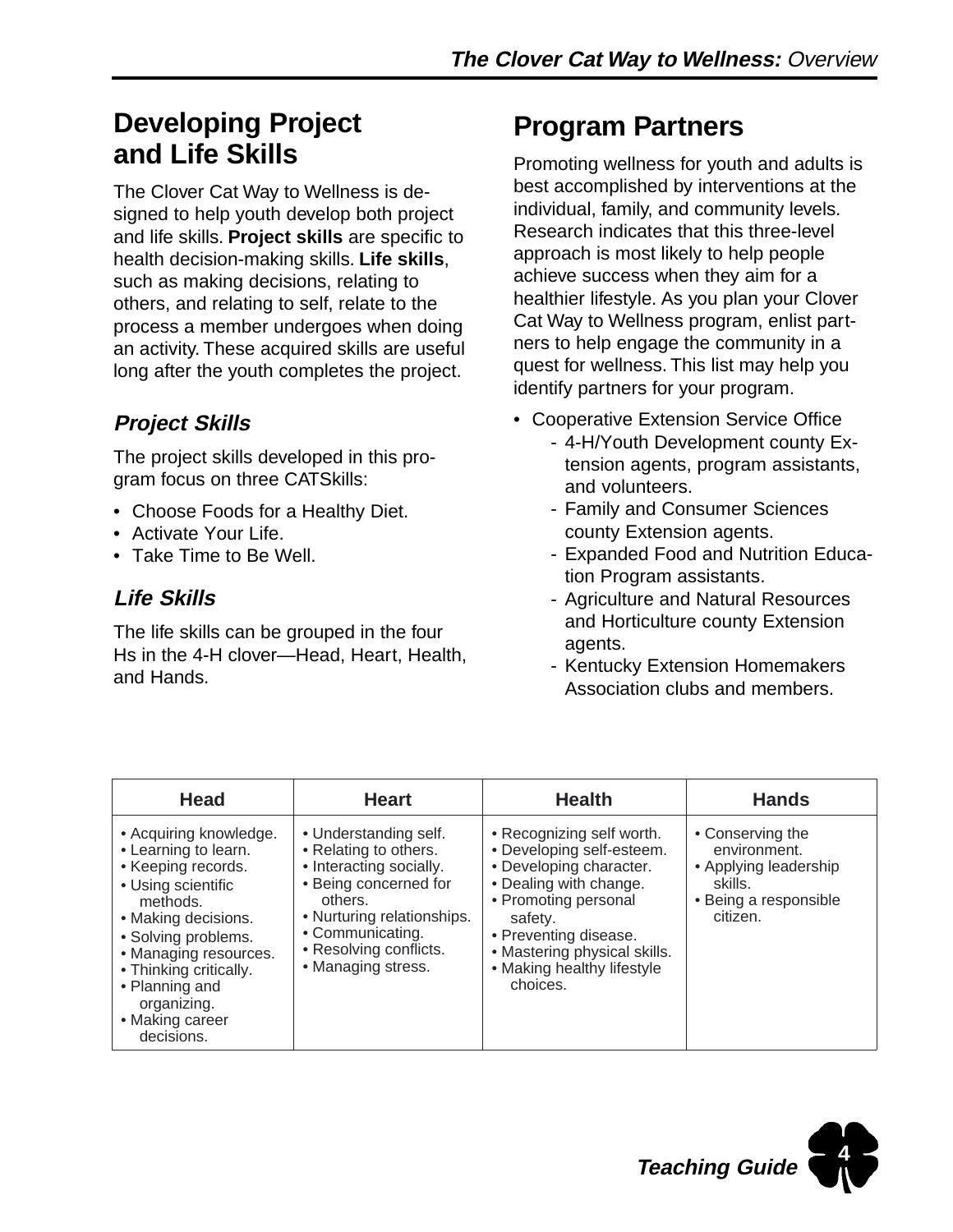- Public and Private Schools
	- Principals, teachers, and school foodservice directors.
	- Local school boards.
	- Site-based decision-making councils.
	- Parent Teacher Associations (PTA).
- Local or District Health Department
	- Registered nurses, registered dietitians, certified nutritionists, certified health education specialists, and pediatricians.
	- Five-a-Day Program.
	- 1% or Less Dairy Campaign.
	- Kentucky Diabetes Network.
	- Kentucky Cardiovascular Health Coalition.
- Other Organizations
	- Chamber of Commerce.
	- County Judge Executive Office.
	- Private health care providers.
	- Local athletic clubs and facilities.
	- Farmers' market.
	- Food Security Coalition.
	- Local food banks.
	- Faith and youth organizations.

## **How the Clover Cat Way to Wellness Fits into KERA**

(Kentucky Education Reform Act)

### **Goals and Expectations**

**Goal 1:** Students are able to use basic communication and math skills for purposes and situations they will encounter throughout their lives.

- 1.2—Students make sense of the variety of materials they read.
- "Smart Shoppers" encourages better consumer skills through reading. Students will learn how to search various periodical and Internet sites for information on "freebies" and rebates, coupons, sales, and price comparisons. Encouraging

recreational reading helps students explore the world and also gives them time to spend with themselves.

- Students use mathematical ideas and procedures to communicate, reason, and solve problems.
- Students calculate food group servings in their Personal Pyramid Profile. Students calculate calorie expenditure of various physical activities.
- 1.10—Students organize information through development and use of classification rules and systems.
- "Pyramid Power" gives students an introduction to the Food Guide Pyramid and healthy eating. Students learn how to select foods from each section of the pyramid by completing a Personal Pyramid Profile and planning a day's menu.

**Goal 2**: Students shall develop their abilities to apply core concepts and principles from mathematics, sciences, arts, humanities, social studies, practical living studies, and vocational studies to what they will encounter throughout their lives.

- 2.29—Students demonstrate skills that promote individual well-being and healthy family relationships.
- "Supermarket Shuffle" promotes individual and family well-being through healthy food choices and family interaction. By incorporating humor into their lives, students make a positive impact on their mental and physical well-being, as well as improving social relationships.
- 2.30—Students evaluate consumer products and services and make effective consumer decisions.
- Students learn how to determine and shop for fresh produce. Students will learn valuable consumer skills, such as looking for sales and rebates and how to utilize coupons and discount stores.



**Teaching Guide**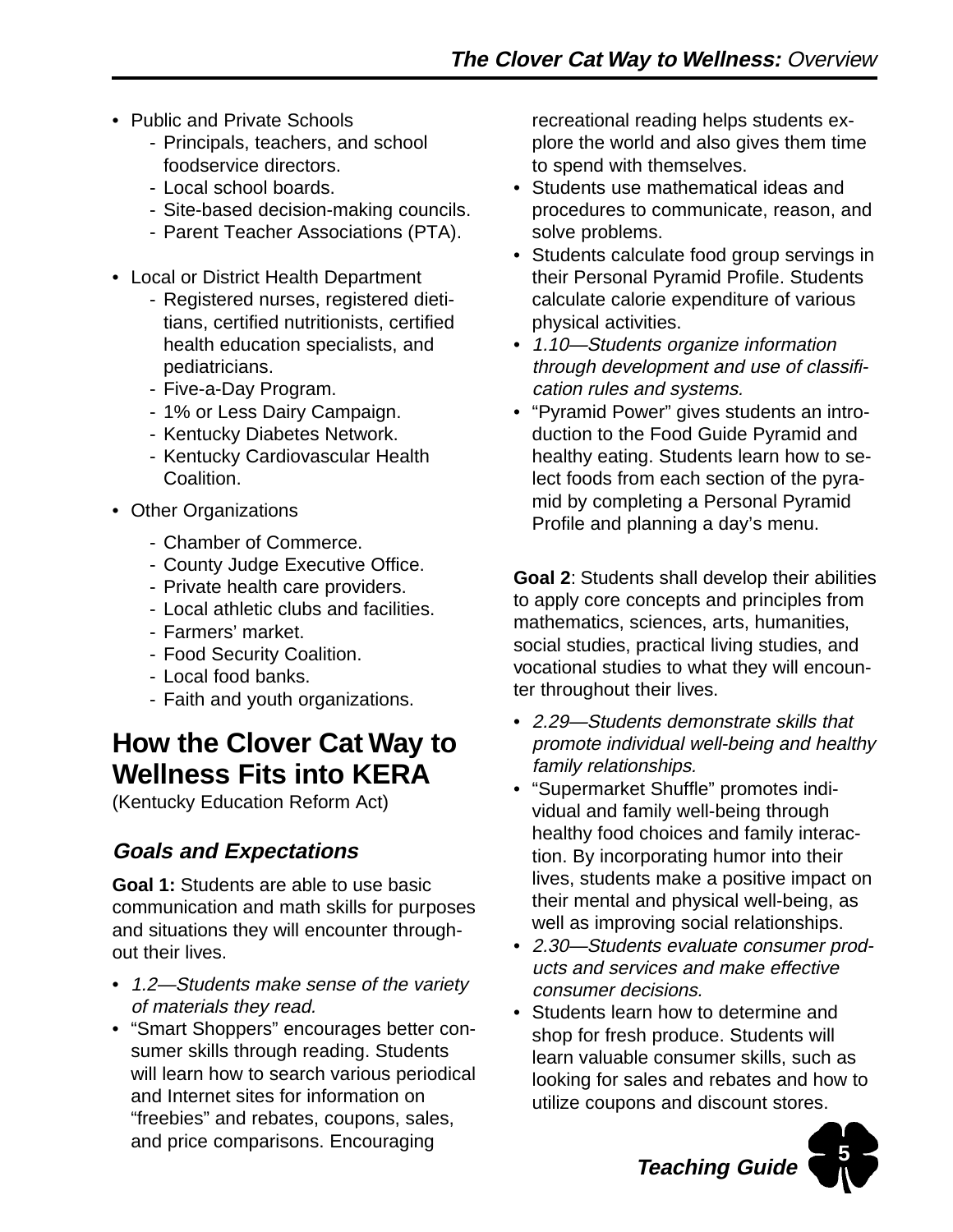- 2.31—Students demonstrate the knowledge and skills they need to remain physically healthy and to accept responsibility for their own physical well-being.
- Students learn how to shop for and plan a balanced diet using the Food Guide Pyramid. Encourages daily activity of the student's choosing. Studies show that active teens will likely be active adults.
- 2.32—Students demonstrate strategies for becoming and remaining mentally and emotionally healthy.
- By using humor, students will learn how to maintain a positive attitude and optimistic outlook on life. Students will learn how good time management skills lead to stress management and a more ordered lifestyle.
- 2.34—Students perform physical movement skills effectively in a variety of settings.
- 2.35—Students demonstrate the knowledge and skills that promote physical activity throughout their lives.
- Students learn the value of incorporating daily physical activity in their lives. Students participate in a variety of physical activities and calculate average calorie expenditure.

**Goal 3:** Students shall develop their abilities to become self-sufficient individuals.

- Students demonstrate positive growth in self-concept through appropriate tasks or projects.
- Students learn the importance of setting and achieving goals. Students discover how reading and writing open the door to self-discovery, stress relief, and emotional well-being.
- Students demonstrate the ability to maintain a healthy lifestyle.
- "Supermarket Shuffle" encourages healthy grocery shopping habits. Students are encouraged to make activity and humor a part of their daily lives.
- Students demonstrate the ability to be adaptable and flexible through appropriate tasks or projects.
- 3.5—Students demonstrate self-control and self-discipline.
- Teaches students how to plan and prioritize their daily activities. Students learn how to stay with a task until completion and how to handle unexpected circumstances. Students learn how to set and achieve short- and long-term goals.
- Students demonstrate the ability to learn on their own.
- Students are encouraged to read and write short stories for others to share.

**Goal 4:** Students shall develop their ability to become responsible members of a family, work group, or community, including demonstrating effectiveness in community service.

- Students use productive team membership skills.
- 4.3–Students individually demonstrate consistent, responsive, and caring behavior.
- Students work as a team to help one another complete short- and long-term goals.

**Goal 5:** Students shall develop their abilities to think and solve problems in school situations and in a variety of situations they will encounter throughout their lives.

- Students use critical thinking skills, such as analyzing, prioritizing, categorizing, evaluating, and comparing, to solve a variety of problems in real-life situations.
- Students use a decision-making process to make informed decisions among options.

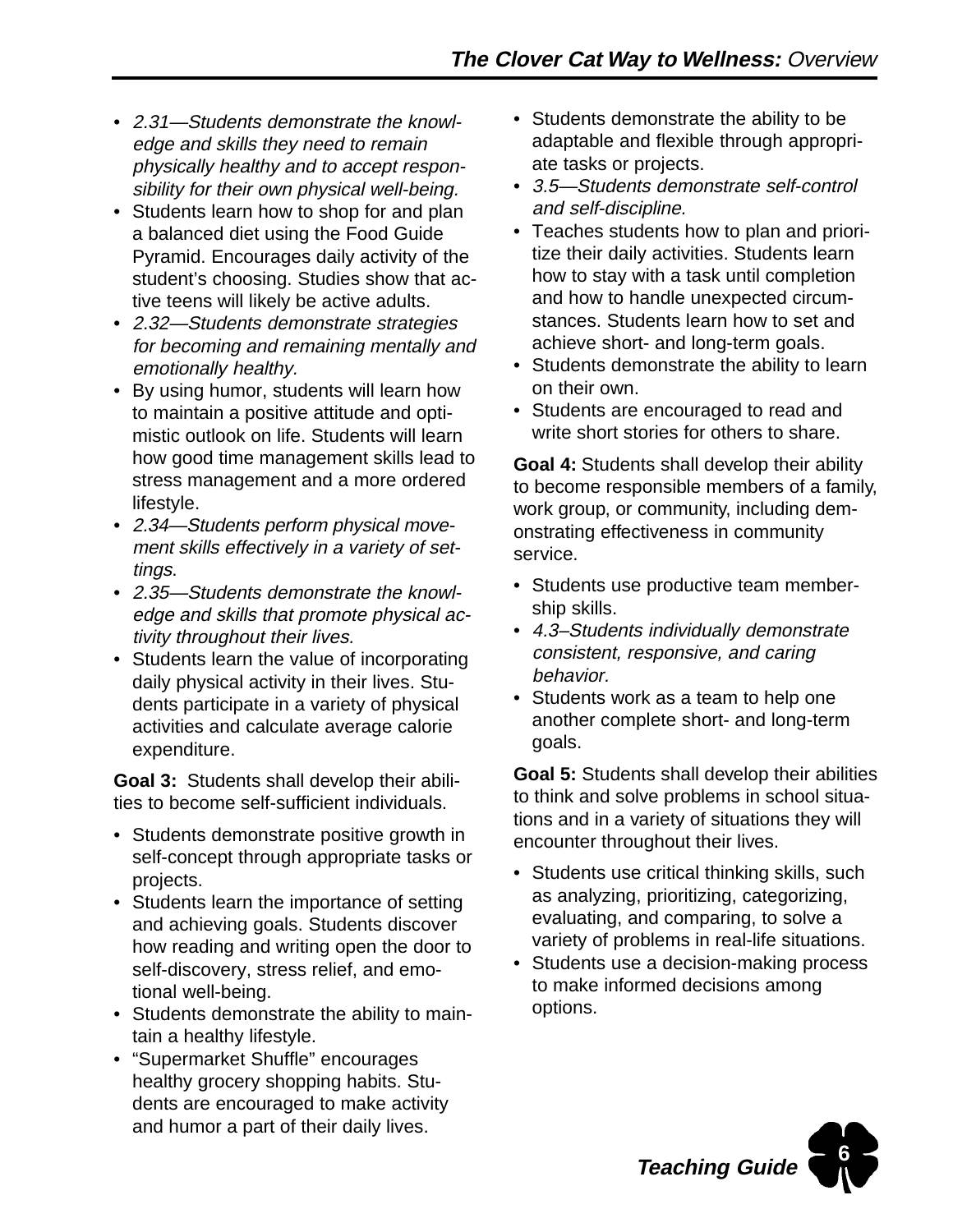• Students learn to analyze their diets and to make healthy food choices. Students learn where, when, and how to shop for healthy foods, fresh produce, and reduced-price foods. Students learn how to categorize and prioritize their time and activities through goal-setting and use of a day planner.

## **Facilitating the Clover Cat Way to Wellness Program**

### **Ideas for all levels:**

- Send a Wildcat Way to Wellness brochure home to all parents.
- Invite local newspapers and television stations to visit during Clover Cat activities for feature stories.
- Use school menus to illustrate healthier choices as part of the lessons.
- Create activities on reading food labels.
- Ask school foodservice managers to speak to the class about guidelines for healthy school meals.
- Work with school food services to host a contest for new, healthy menu items. Let students establish the criteria (reduced fat, good source of fiber, etc.). Entries can be judged on the basis of item name, recipe/ingredients, or even a taste test.
- Have students research community support for limited resource families. Possibly stage a mock community in which students host tables representing various community resources. Play the role of limited resource families seeking assistance (ex.: Reality Store).

### **Specifically for the Advanced level:**

Host a career day to illustrate opportunities in wellness. Invite community partners and others to speak about careers in wellness, health, food service, and fitness.

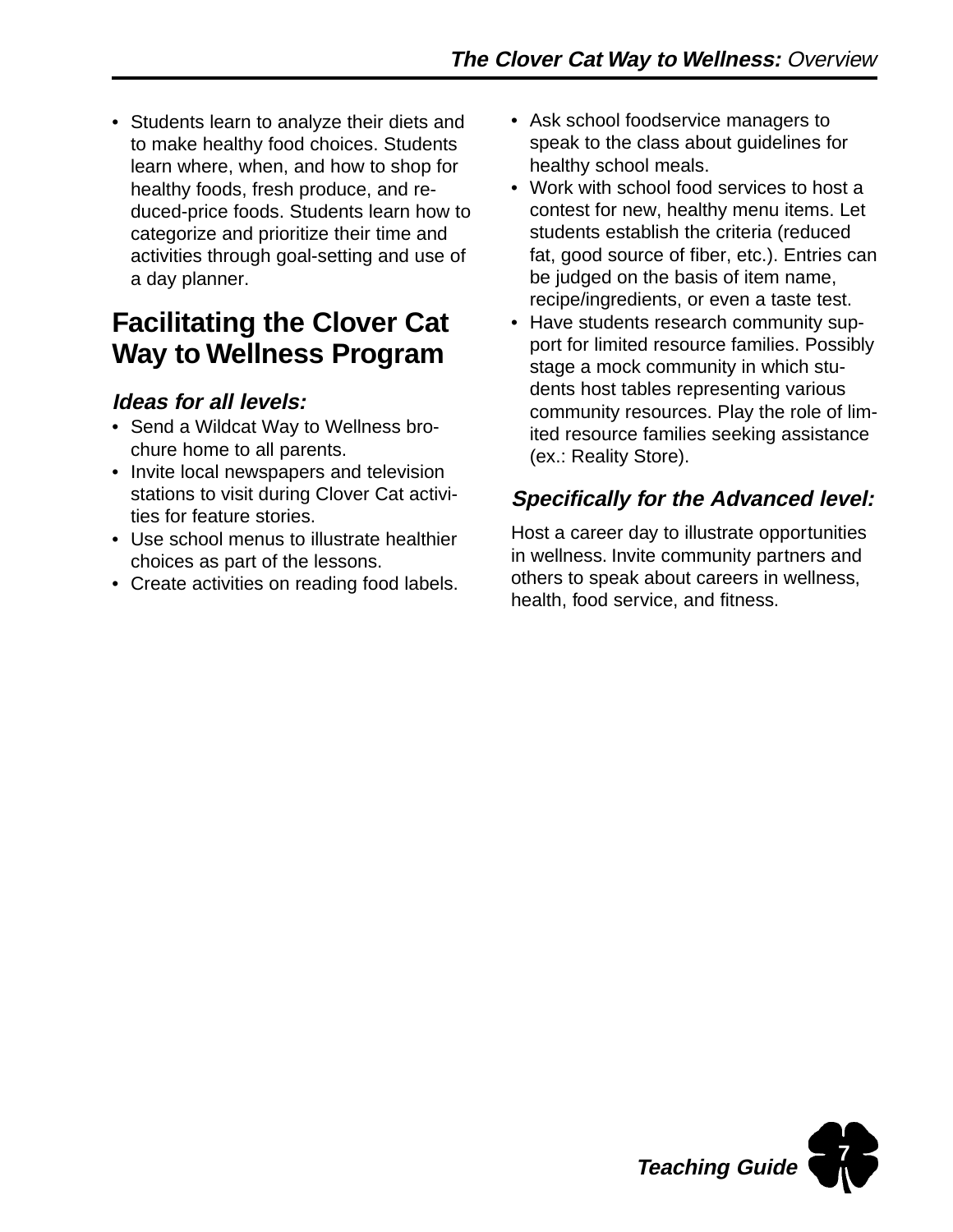## **1—Choose Foods for a Healthy Diet**

## **Introductory Level**

### **Choose Foods for a Healthy Diet**

**Objective:** To help participants learn what food choices they can make to eat healthier.

**Project Skill:** Using the Food Guide Pyramid for a healthy diet.

**Life Skill:** Healthy lifestyle choices, disease prevention, problem solving.

**Time:** 1 hour.

#### **Core Content for Mathematics**

- MA-E-1.2.2-Add, subtract, multiply, and divide whole numbers using a variety of methods.
- MA-E-1.2.4—Estimate quantities of objects.

#### **Core Content for Practical Living/ Vocational Studies**

- PL-E-1.4.2—The Food Guide Pyramid has an organizational structure that recommends the number of servings at each level.
	- Help the participants answer the questions on the Personal Pyramid Profile included in their workbook.
	- Ask about meals, snacks, beverages, condiments, etc.
	- Help the participants to put the foods under the appropriate level on the pyramid.
	- Ask participants if they ever thought about their diet. Have they heard of the Food Guide Pyramid? How can they change their diet to be more healthy?

## **Intermediate and Advanced Levels**

### **Personal Pyramid Profile**

**Project Skill:** Using the Food Guide Pyramid and diet recall to plan for a healthy diet.

**Life Skill:** Healthy lifestyle choices, disease prevention, and problem solving.

**Materials:** Personal Pyramid Profile forms, pens or pencils, Food Guide Pyramid Reference Sheet.

**Time:** 1 1/2 hours.

#### **Core Content for Mathematics for the Intermediate Level**

- MA-M-1.2.1—Add, subtract, multiply, and divide rational numbers (fractions, decimals, percents, integers) to solve problems.
- MA-M-1.2.2—Compute (e.g., estimate, use pencil and paper, use calculator, round, use mental math) large and small quantities and check for reasonable and appropriate computational results.

#### **Core Content for Practical Living/Vocational Studies for the Intermediate Level**

• PL-M-1.4.2—Using dietary guidelines, the Food Guide Pyramid, and other nutritional resources help make daily food choices.

#### **Core Content for Mathematics for the Advanced Level**

• MA-H-1.2.1—Students will perform addition, subtraction, multiplication, and division with real numbers in problem-solving situations to specified accuracy.

#### **Core Content for Practical Living/Vocational Studies for the Advanced Level**

• PL-H-1.4.2—There are dietary guidelines for making healthy food choices and exchanges/substitutions for special needs (diabetes, weight control).



**Teaching Guide**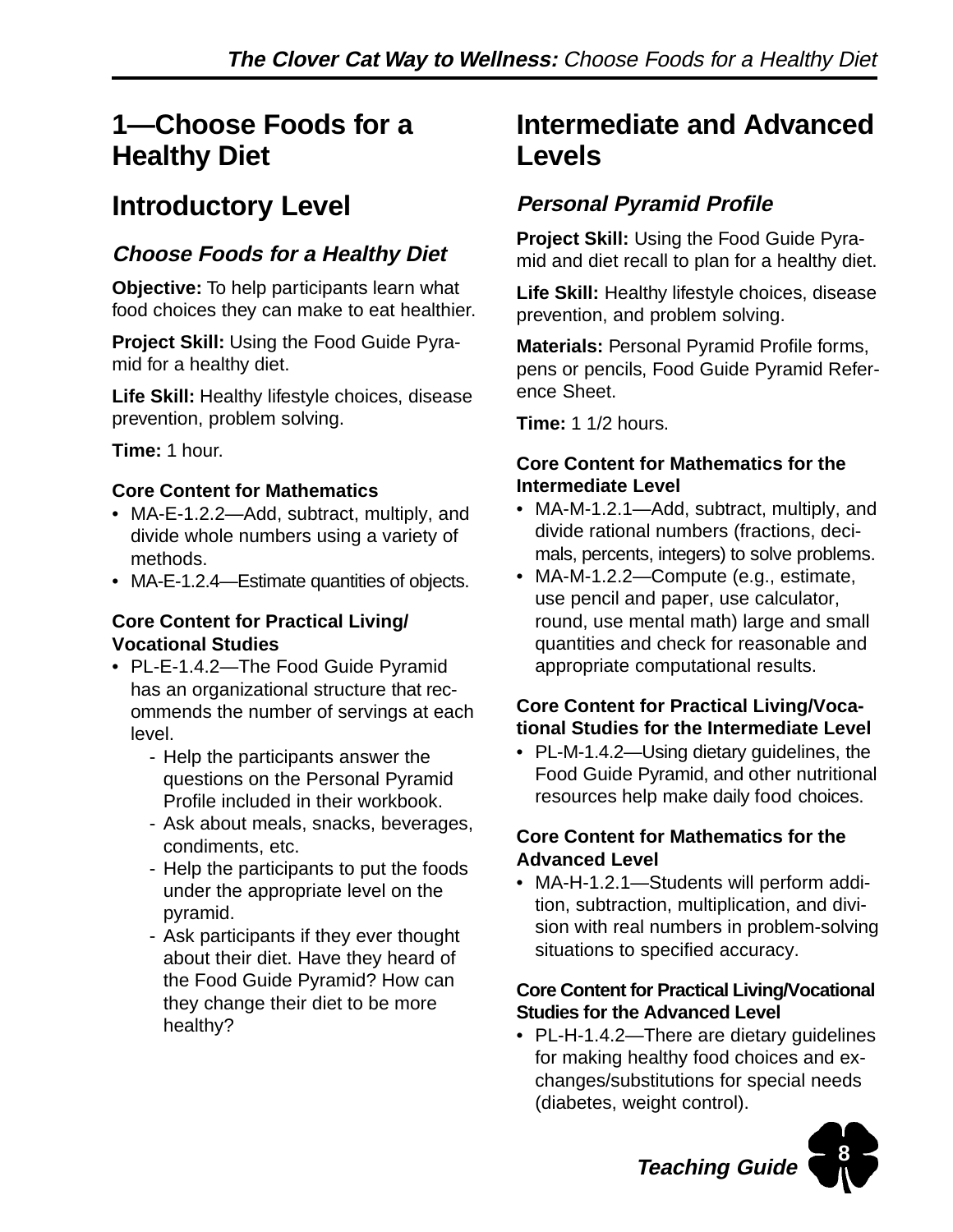## **Have the Participants Complete the Personal Pyramid Profile—What Do You Eat?**

- Lead the participants through the Personal Pyramid Profile:
	- Write down what they ate yesterday or on a typical day.
	- Translate their food intake into pyramid servings.
	- Compare their intake to recommendations.

## **What Do You Eat?**

#### **Food Guide Pyramid (FGP)**

- Review FGP food groups and Personal Pyramid Profile (PPP) on overhead.
- Explain that this is a different approach to the FGP:
	- Rather than looking at what is recommended, you will look at how what you eat now compares to recommendations.
	- By starting where you are now and seeing where you can make some informed choices, you can take a personal approach and increase your chances of successfully improving your diet.

#### **FGP Serving Sizes**

- Review serving sizes from all FGP groups.
- Review form layout and general procedure. (You may want to use yourself as an example.)
- Diet recall—yesterday or a typical day.
- Try not to get caught up in details. Give a general idea of what you eat.
- Turn diet recall into pyramid servings.
	- Review pyramid serving sizes.
	- Review foods and added sugar/fat in each group.
	- Compare your pyramid servings to recommendations.
	- See how you can have a healthier diet.

### **Leading the Activity:**

1. Ask participants to take about 10 minutes to write down what they ate yesterday or on a typical day. Remember to include beverages, condiments, etc.

**Note to Leader:** People may not like to write down what they eat. Explain that by looking at what they eat now, they will be better able to develop a personal approach to healthier eating.

2. Look at the serving sizes for foods in the Food Guide Pyramid. How many did you have?

**Note to Leader:** As participants complete the number of servings, grams of fat, and teaspoons of sugar, they will probably need some individual help. Circulate to see who needs help. You may need to help participants estimate. Try not to be too detailed. Wait until everyone has servings from grains, fruits, vegetables, dairy, and protein before going to the next step. Explain that foods and beverages, such as salad dressing, mayonnaise, soft drinks, and candy, will be counted in the next two steps.

#### **Grams of Fat in the FGP**

- How many grams of added fat?
- Look at the FGP Reference Sheet to see how many grams of fat are in common foods.
- Look at the foods you ate and record the number of grams of fat at each meal.
- Add and get the total for the day.
- Record the total in "Total Fat" at the bottom of the Personal Pyramid Profile under the Personal Profile section.

**Note to Leader:** Offer individual help and use reference materials to estimate grams of fat from foods not listed in the Reference Sheet. Estimating grams of fat and teaspoons of sugar may be the most difficult part of developing a Personal Pyramid Profile for many. Some may be discouraged by how much they are getting. Try to take the "that's why we are doing this" approach.

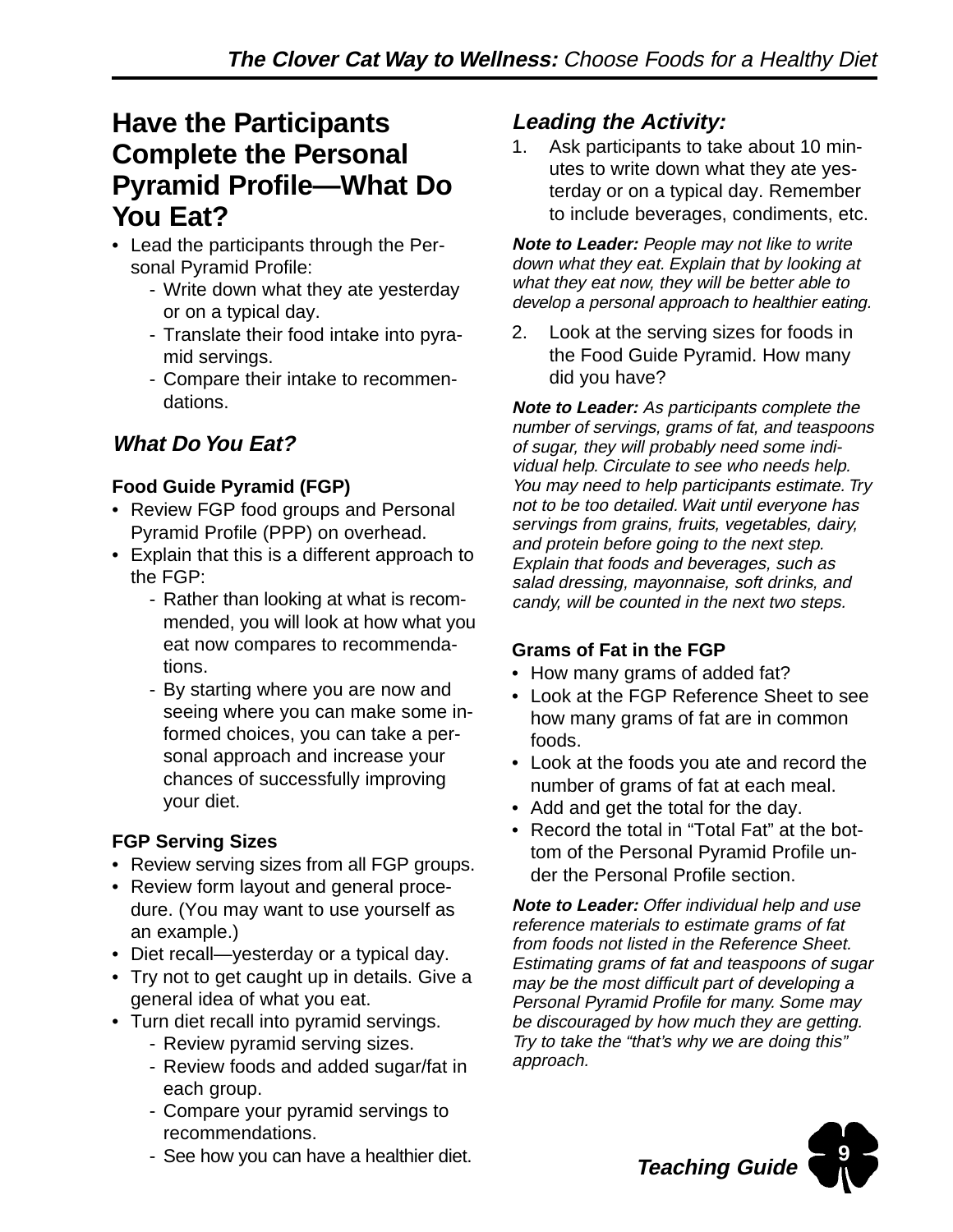#### **Teaspoons Added Sugar in FGP**

- How many teaspoons of added sugar?
- Look at the FGP Reference Sheet to see how many teaspoons of sugar are in common foods.
- Look at what you eat and record the number of teaspoons of sugar for foods at each meal.
- Add and get the total for the day.
- Transfer this number to "Total Sugar" at the bottom of the Personal Pyramid Profile under the Personal Profile section.

#### **Tip Heavy FGP**

- What calorie level is best for you?
- Pick one from the FGP Reference Sheet and record the recommended servings for this calorie level on your Personal Pyramid Profile.

**Note to Leader:** Youth should not necessarily try to lose weight by cutting too many calories. Cutting empty calories from sugar and fats is acceptable. The general calorie level is 1,400 to 2,500, depending on the activity level. The main purpose is not to get participants to eat exact calorie levels but to make healthier choices.

#### **How does your current diet compare to the FGP?**

- Take the number of recommended servings for grains, fruits, vegetables, dairy, and protein and subtract the number of servings you eat in a day.
- Record this on your Personal Pyramid Profile sheet.
- Do the same for grams of fat and teaspoons of sugar, subtracting what you eat from the recommended amount. Use Positive (+) or negative (-) signs to indicate whether you need to eat more or less of these foods.
- Remember that this Personal Pyramid Profile shows you where you can choose to make some informed choices about a healthier diet.

**Note to Leader:** Use your Personal Pyramid Profile to provide an example of how to figure the difference between recommended and current intake.

#### **For example:**

- Someone is eating 83 grams of fat per day.
- The recommended amount for a 2,200 calorie diet is 73 grams.
- 73 minus 83 is negative 10.
- This person should consider eating 10 fewer grams of fat per day.

#### **For more help:**

- Wildcat Way to Wellness Web site at <www.ca.uky.edu/agcollege/fcs/wildcat>.
- USDA Food Guide Pyramid at <http:// www.usda.gov/cnpp/pyramid.htm>.

## **Additional Lessons in Choosing Foods for a Healthy Diet**

## **Introductory Level**

## **Supermarket Shuffle**

**Project Skill:** Shopping the Pyramid way.

**Life Skill:** Decision making.

**Materials:** Pen or pencils, paper, grocery store diagram sheet.

**Time:** 45 minutes.

#### **Core Content for Practical Living/ Vocational Studies**

- PL-E-3.1.2—Products and services are compared and evaluated based on price, quality, and features.
- PL-E-1.4.1—Nutritious foods play a role in the growth of healthy bodies.

**Note to Leader:** Let the participants draw a diagram of a grocery store on the worksheet. Split them into groups of three to four to discuss where healthy pyramid food choices are. Where are the base foods? Fruits and vegetables? Prime protein?

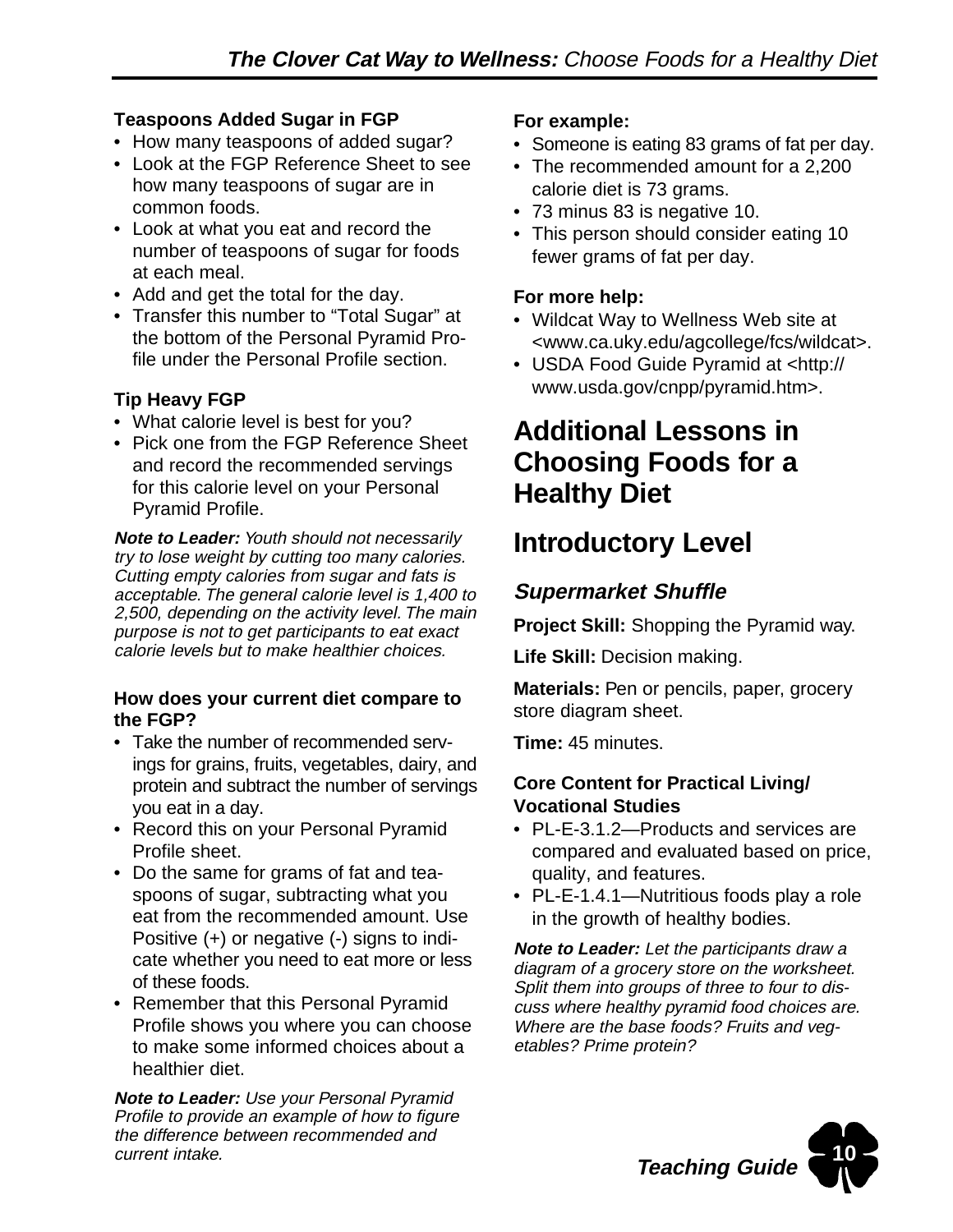### **You Are What You Eat**

**Project Skill:** Understanding the factors that affect food choices and traditions.

**Life Skill:** Accepting differences.

**Materials:** Pens or pencils, paper, library, Internet resources.

**Time:** 1 hour.

#### **Core Content for Social Studies**

• SS-E-2.1.2—Elements of culture (e.g., language, music, art, dress, food, stories, and folktales) serve to define specific groups and may result in unique perspectives.

**Note to Leader:** This activity helps participants to understand differences in food choices. Split the participants into small groups. Have each group discuss factors that influence food choices. Each group should choose an ethnic group and find out about its food habits. The groups should present the information to the class. Ethnic Food Guide Pyramids are available through the USDA Web site at <www.usda.gov/cnpp/pyramid.htm>.

### **All about the Nutrients**

**Project Skill:** Understanding the role of nutrients in a healthy diet.

**Life Skill:** Healthy lifestyle choices, disease prevention, problem solving.

**Materials:** Pens or pencils, paper, nutrition labels from healthy and favorite snacks.

**Time:** 1 hour.

#### **Core Content for Practical Living Assessment**

- PL-E-1.4.1—Nutritious foods play a role in the growth of healthy bodies.
- PL-E-1.4.3—Nutritious snack choices (e.g., fruits, vegetables, dairy products) are preferable to snack foods (e.g., sugar-coated cereals, soft drinks, candy) for health and well-being.

**Note to Leader:** Ask everyone to bring a label to class for this lesson. Split the class into small groups to examine the labels for calorie, sugar, fiber, fat, protein, vitamin, and mineral content. Compare the participants' labels with labels such as carrots, yogurt, oatmeal or other healthy snacks.

## **Intermediate Level**

### **Smart Shoppers**

**Project Skill:** Learning about food procurement and use.

**Life Skill:** Planning/organizing and question development.

**Materials:** Pens or pencils, paper.

**Time:** 1 hour.

#### **Core Content for Practical Living/ Vocational Studies**

• PL-M-3.1.2—Products and services are compared and evaluated based on a range of considerations (e.g., price vs. quality, generic vs. name-brand, comparison shopping vs. impulse shopping, immediate availability vs. advanced ordering).

**Note to Leader:** Invite the foodservice director or manager to talk to the class and answer the students' questions about produce and other food items in the cafeteria.

## **Supermarket Shuffle**

**Project Skill:** Shopping the Pyramid way.

**Life Skill:** Decision making.

**Materials:** Pens or pencils, paper, grocery store diagram.

**Time**: 45 minutes.

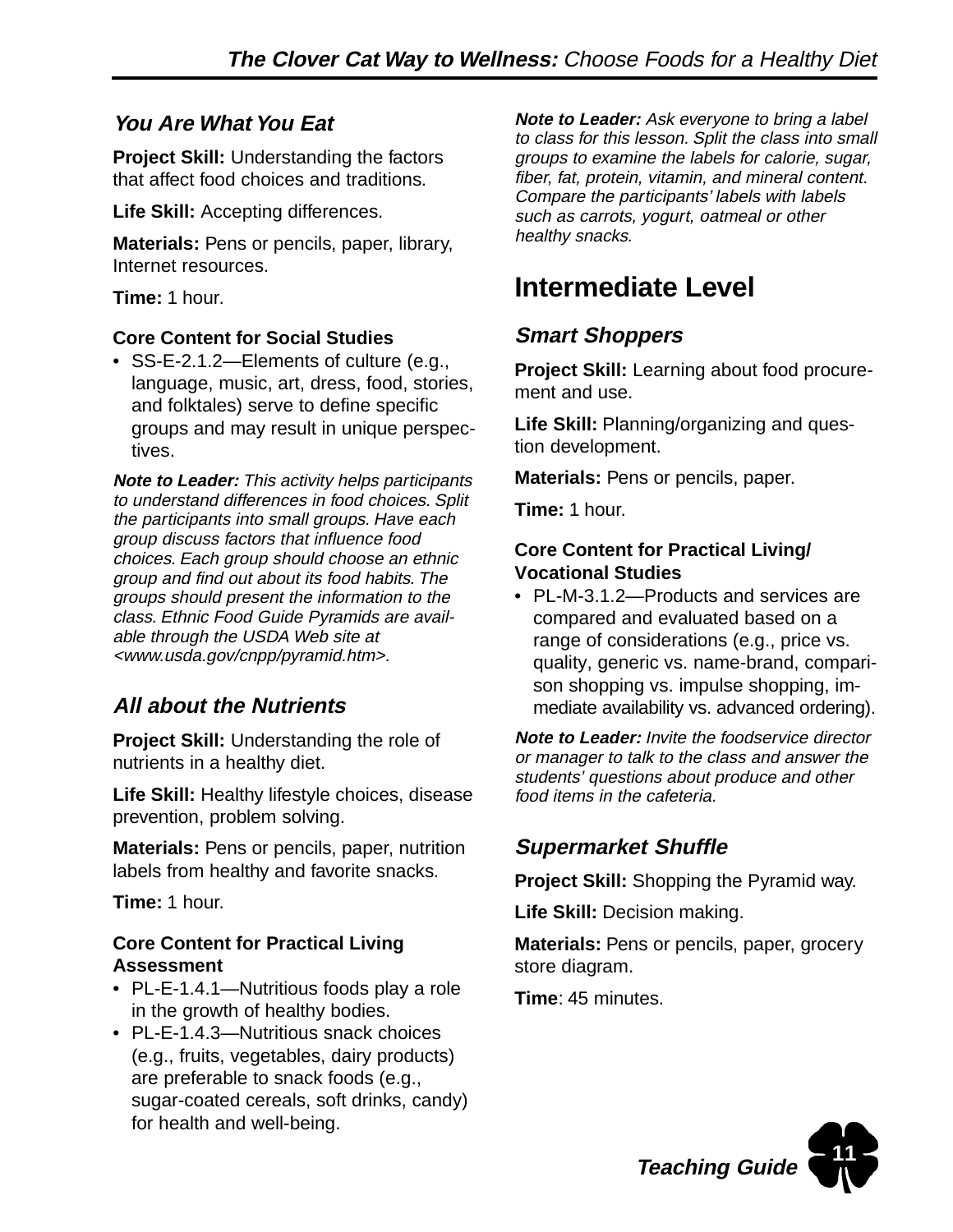#### **Core Content for Practical Living/ Vocational Studies**

• PL-M-3.1.3 Media, technology, and cultural influences (e.g., method and mechanics of presentation, peer pressure, advertisements, desire for status, cultural diversity) have an impact on consumer choices of adolescents.

**Note to Leader:** Let the participants draw a diagram of a grocery store on the worksheet. Split them into groups of three to four to discuss where healthy pyramid food choices are. Where are the base foods? Fruits and vegetables? Prime protein?

## **Advanced Level**

### **Cooking with Pyramid Power**

**Project Skill:** Using the Food Guide Pyramid to identify areas for dietary changes.

**Life Skill:** Improving diet for health and disease prevention.

**Materials:** Pens or pencils, paper, completed Personal Pyramid Profile.

**Time:** 45 minutes.

### **Shopping the Clover Cat Wellness Way**

**Project Skill:** Developing a specific grocery list.

**Life Skill:** Problem solving and planning.

**Materials:** Pens or pencils, "Shopping" activity worksheet, recipe.

**Time:** 45 minutes.

#### **Core Content for Practical Living/ Vocational Studies**

• PL-H-1.4.1—Each of the six basic nutrients have specific functions in maintaining and promoting health and are found in certain food sources.

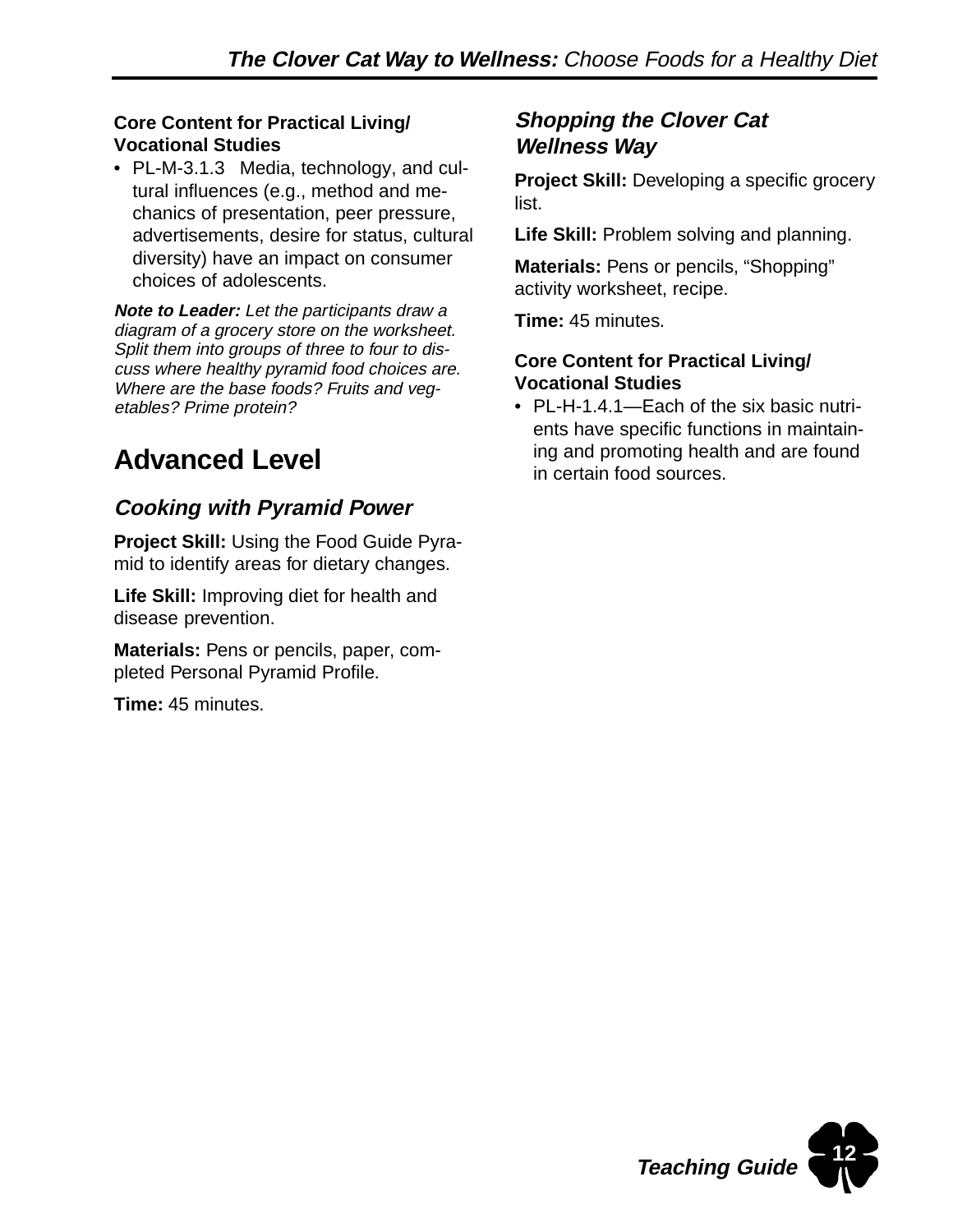## **2—Activate Your Life**

## **Introductory Level**

### **Activate Your Life**

**Project Skill:** Incorporating activity into your daily life.

**Life Skill:** Healthy lifestyle choices and disease prevention.

**Materials:** Pens or pencils, paper.

**Time:** 45 minutes.

#### **Core Content for Practical Living Assessment**

- PL-E-1.5.2—There are numerous benefits of exercise (e.g., muscular growth and development, good posture, aerobics endurance) on the body.
- PL-E-1.5.3—Physical fitness is based on an investment of time and effort.

## **Intermediate Level**

### **Activate Your Life**

**Project Skill:** Incorporating activity into your daily life.

**Life Skill:** Healthy lifestyle choices, disease prevention.

**Materials:** Pens or pencils, paper.

**Time:** 45 minutes.

#### **Core Concept for Practical Living Assessment**

- PL-M-1.5.1—Body changes (e.g., body composition, decreased heart rate, reduced cholesterol level) occur following a regular exercise program.
- PL-M-1.5.3—Applying the principles of fitness training and conditioning (frequency, intensity, time/duration) is necessary to get the most from exercise.

**Note to Leader:** Distribute Personal Pyramid Profiles—What Do You Do? Ask students to write their name, school, and date on each form. (Please collect the yellow tear-off sheet for data evaluation.) Ask participants to use the "memory jogger" to write down typical activities for a week day and weekend day. Ask participants to complete the profile and checklist. Ask participants to write down ideas to increase activity in the Pyramid.

### **Walk across Kentucky**

**Project Skill:** Incorporate walking into daily schedule.

**Life Skill:** Determining barriers and solutions for a healthy lifestyle.

**Materials:** Pens or pencils, "Walk across Kentucky" worksheet.

**Time:** 1 hour.

#### **Core Concept for Practical Living Assessment**

• PL-M-1.5.2—Exercise benefits physical development (e.g., body shape, posture, coordination, muscle development).

**Note to Leader:** Help the participants to understand the safe and proper way to walk. Encourage them to think about times and ways they can add walking to their day. The participants should use the worksheet to determine current obligations, barriers to walking, possible solutions, and times when they could walk.

## **Advanced Level**

## **Personal Pyramid Profile**

**Project Skill:** Incorporating activity into your daily life.

**Life Skill:** Healthy lifestyle choices, disease prevention.

**Materials:** Pens or pencils, "Personal Pyramid Profile—What Do You Do?" forms.

**Time:** 1 hour.



**Teaching Guide**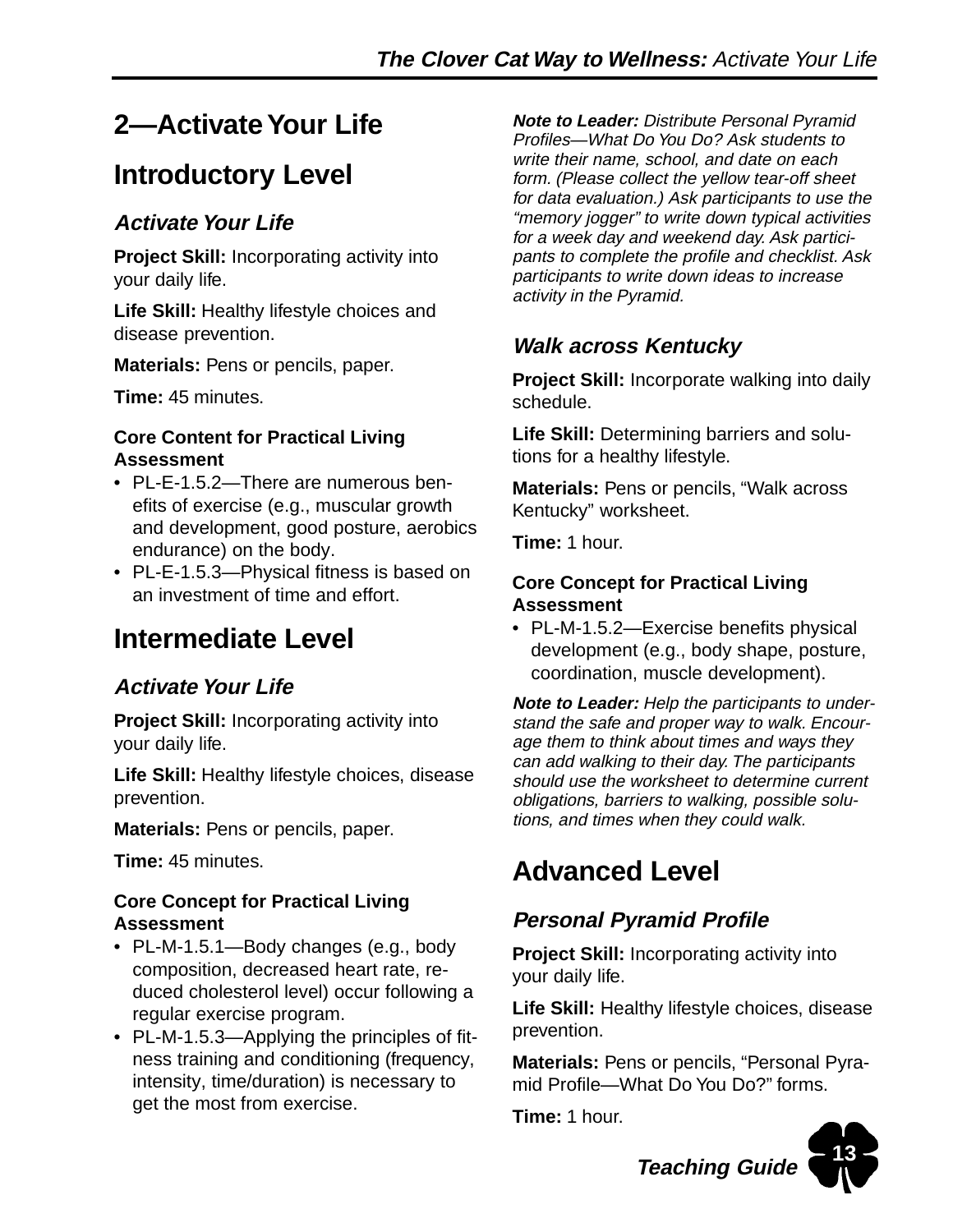#### **Core Concept for Practical Living Assessment**

• PL-H-1.5.4—Continual use of selfassessment strategies for monitoring and improving health-related fitness (e.g., strength, flexibility, cardiovascular endurance, body composition) may contribute to improved health throughout one's lifetime.

**Note to Leader:** Distribute "Personal Pyramid Profile—What Do You Do?" forms. Ask participants to use the "memory jogger" to write down typical activities for a week day and weekend day. Ask participants to complete the Personal Pyramid Profile checklist. Invite participants to jot down ideas in the blank pyramid graph as they hear ideas for activities.

## **Fitness Can Be Rewarding**

**Project Skill:** Incorporating activity into your daily life.

**Life Skill:** Healthy lifestyle choices, disease prevention.

**Materials: Pens or pencils, paper.** 

**Time:** 45 minutes.

#### **Core Concept for Practical Living Assessment**

• PL-H-1.5.1—Short- and long-term physiological changes (e.g., increased metabolism, reduction of body fat and cholesterol) result from regular exercise and impact performance or physical activities.

### **Walk across Kentucky**

**Project Skill:** Incorporate walking into daily schedule.

**Life Skill:** Determining barriers and solutions for a healthy lifestyle.

**Materials:** Pens or pencils, "Walk across Kentucky" worksheet.

**Time:** 1 hour.

#### **Core Concept for Practical Living Assessment**

• PL-H-1.5.3—Applying the principles of fitness training and conditioning (frequency, intensity, time/duration) impacts physical development.

**Note to Leader:** Help the participants to understand the safe and proper way to walk. Encourage them to think about times and ways they can add walking to their day. The participants should use the worksheet to determine current obligations, barriers to walking, possible solutions, and times when they could walk.

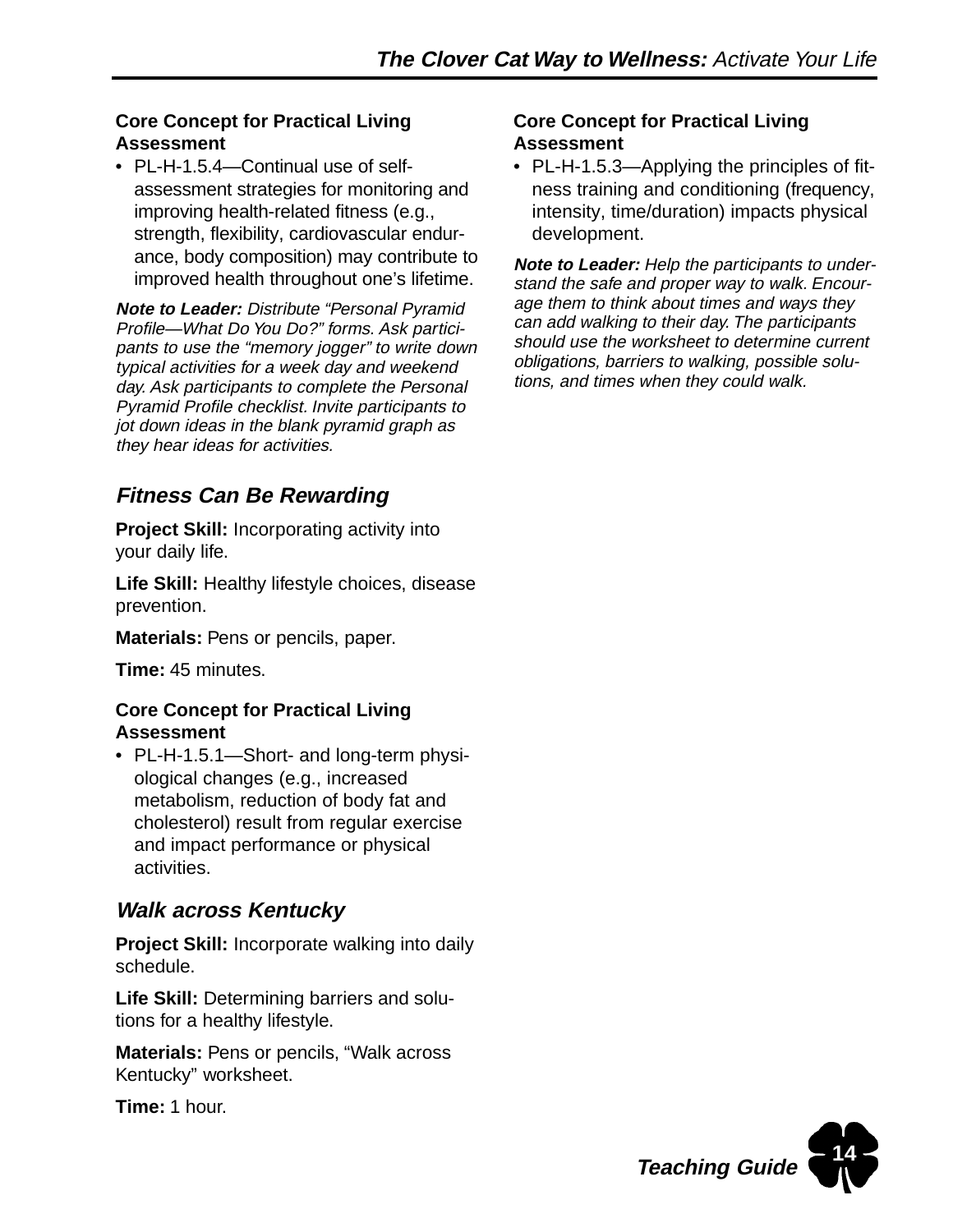## **3—Take Time to Be Well Introductory Level**

### **Laughter Is the Best Medicine**

**Project Skill:** Using humor to deal with stress and improve overall health.

**Life Skill:** Stress management.

**Materials:** Pens or pencils, paper.

**Time:** 1 hour.

#### **Core Content for Practical Living**

- PL-E-1.1.2—There are positive ways to express feelings during conflicts at home and at school and in the community.
- PL-E-1.8.2—Stress management includes numerous strategies (e.g., exercising, listening to music, talking to a friend).

### **Read Any Good Books Lately?**

**Project Skill:** Reading for enjoyment and stress reduction.

**Life Skill:** Learning to learn, stress management.

**Materials:** Pens or pencils, paper.

**Time:** 45 minutes.

#### **Core Content for Practical Living**

• PL-E-1.8.2—Stress management includes numerous strategies (e.g., exercising, listening to music, talking to a friend).

### **Too Much Time on My Hands**

**Project Skill:** Improving time management skills to simplify life.

**Life Skill:** Planning and organizing, selfdiscipline.

**Materials:** Pens or pencils, paper, "Plan for the Day" worksheet.

**Time:** 1 hour.

#### **Core Content for Practical Living**

• PL-E-1.8.4—Coping strategies (e.g., goal setting, time management, decision-making processes) promote mental and emotional health.

**Note to Leader:** Help the participants to recall what they do during the day. Encourage the participants to plan a day and see where they have spare time.

### **Reach for the Stars**

**Project Skill:** Setting and accomplishing short- and long-term goals.

**Life Skill:** Goal setting.

**Materials: Pens or pencils, paper.** 

**Time:** 45 minutes.

**Note to Leader:** Encourage and help the participants to answer the questions on the worksheet.

## **Intermediate Level**

## **Laughter Is the Best Medicine**

**Project Skill:** Using humor to deal with stress and improve overall health.

**Life Skill:** Stress management.

**Materials: Pens or pencils, paper.** 

**Time:** 1 hour.

#### **Core Content for Practical Living**

• PL-M-1.1.2—Conflict-resolution strategies (e.g., problem identification, effective communication, mediation, walking away) provide effective means for dealing with conflict.

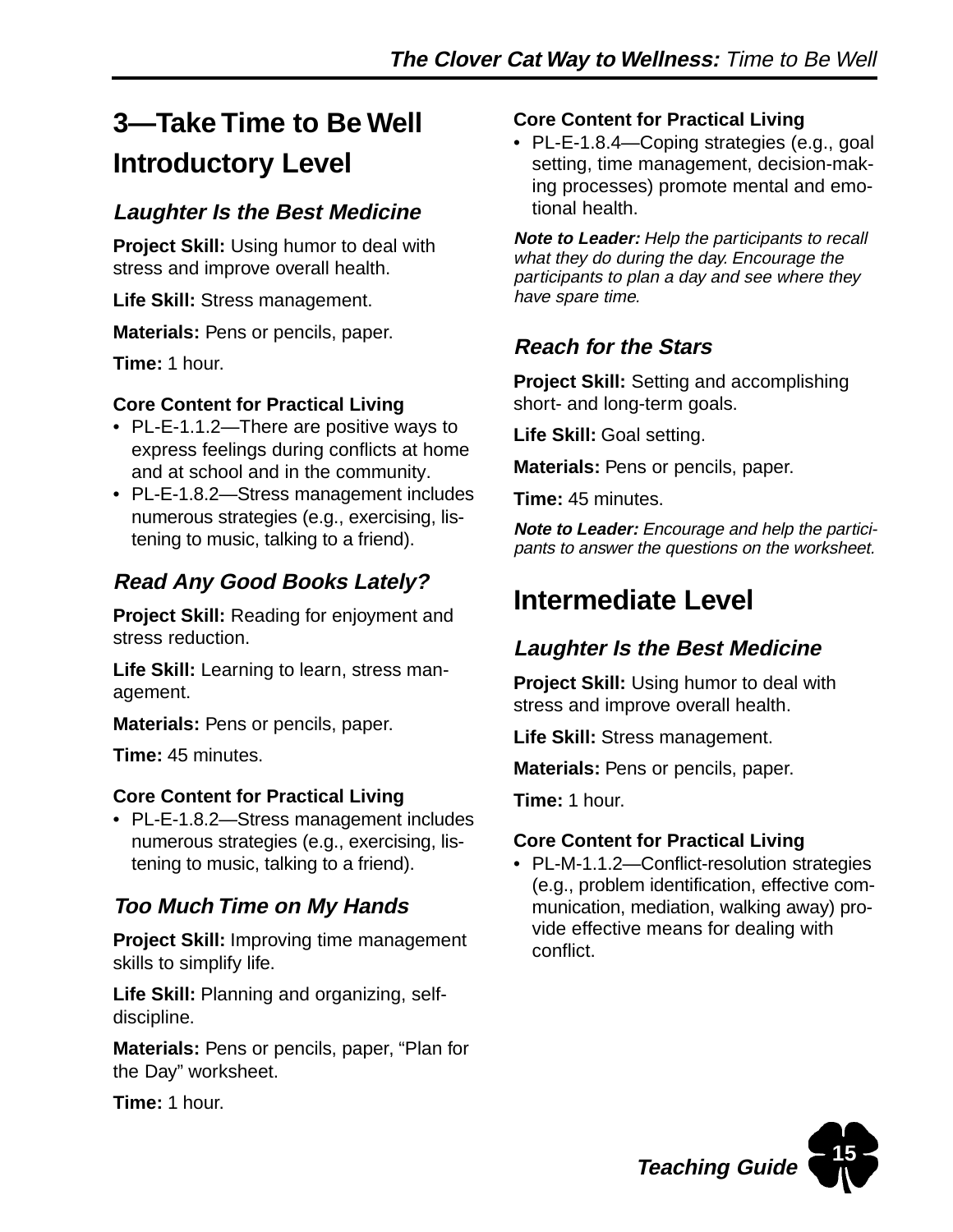### **Read Any Good Books Lately?**

**Project Skill:** Reading for enjoyment and stress reduction.

**Life Skill:** Learning to learn, stress management.

**Materials:** Pens or pencils, paper.

**Time:** 45 minutes.

#### **Core Content for Practical Living**

• PL-B-1.8.2—Strategies (e.g., studying in advance, talking with counselors, parents, and/or friends, planning, getting ample rest, eating properly) for managing stressful situations (e.g., test taking, deadlines, change, grief, rejection) and reducing anxiety.

### **Too Much Time on My Hands**

**Project Skill:** Improving time management skills to simplify life.

**Life Skill:** Planning and organizing, selfdiscipline.

**Materials:** Pens or pencils, paper, "Plan for the Day" worksheet.

**Time:** 1 hour.

#### **Core Content for Practical Living**

• PL-M-1.8.4—Using appropriate coping strategies (e.g., realistic goal-setting, effective time management, decision-making processes) promotes mental and emotional health.

**Note to Leader:** Help the participants recall what they do during the day. Encourage the participants to plan a day and see where they have spare time.

### **Taking Time**

**Project Skill:** Discover stress coping techniques, journal writing.

**Life Skill:** Stress management, problem solving.

**Materials:** Pens or pencils, paper.

**Time:** 1 hour.

**Note to Leader:** Sometimes people are not accustomed to thinking like this. Encourage the participants to discuss the information and make suggestions on stress reduction activities. Journal writing can be very beneficial. Give the participants enough time to allow them to try to journal. The participants do not need to share their writing with anyone.

## **Food Security**

**Project Skill:** Working as a team to plan a service project.

**Life Skill:** Concern for others, empathy, service learning.

**Materials:** Pens or pencils, paper.

**Time:** 1 hour (more if planning an actual food drive).

**Note to Leader:** Have the participants find out where food insecure people are able to get supplemental food and how. Are there organizations in the area? Maybe someone from one of these organizations would come and talk to the participants.

## **Reach for the Stars**

**Project Skill:** Setting and accomplishing short- and long-term goals.

**Life Skill:** Goal setting.

**Materials:** Pens or pencils, paper.

**Time:** 45 minutes.

**Note to Leader:** Encourage and help the participants to answer the questions on the worksheet.

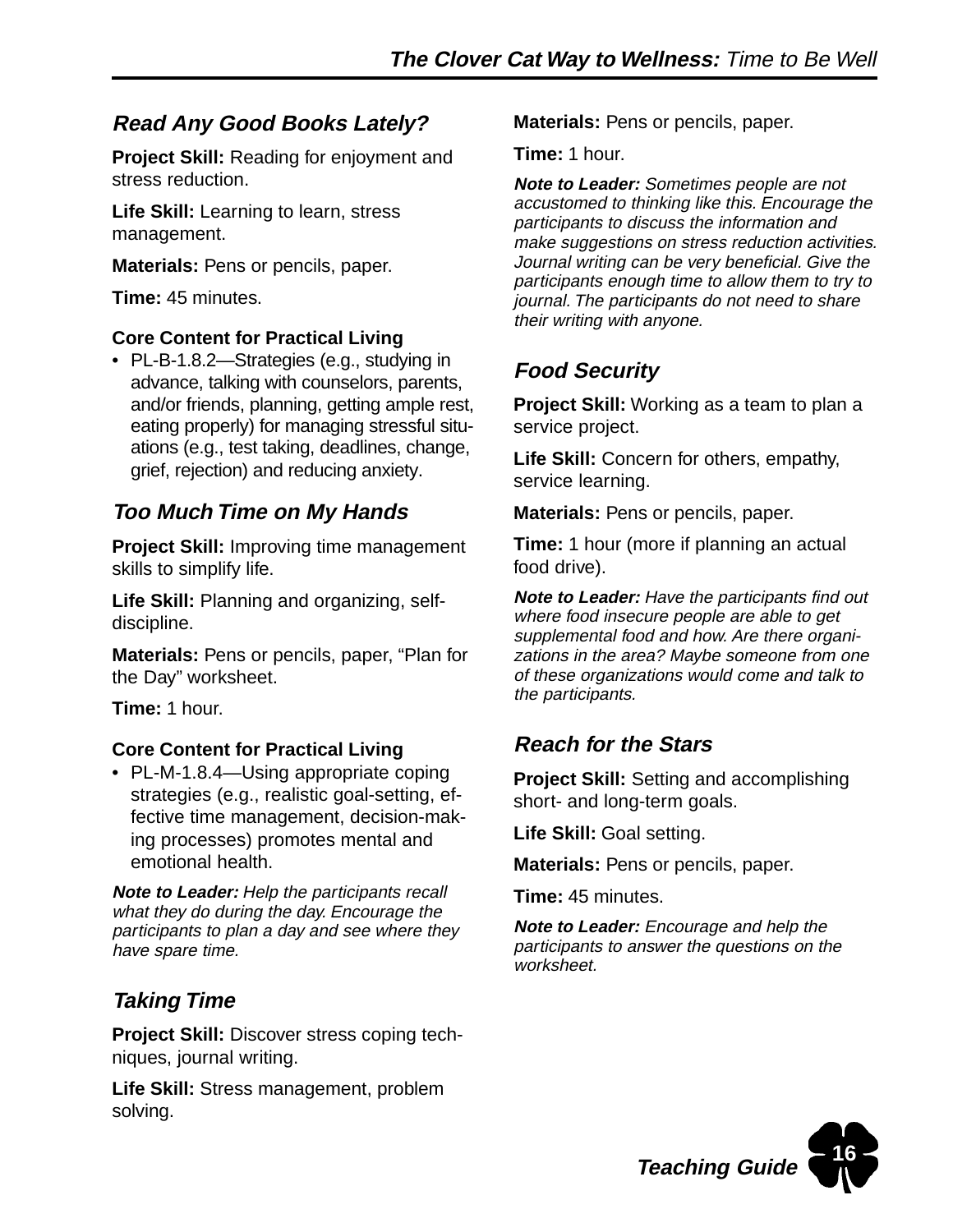## **Advanced Level**

### **Time to Be Well**

**Project Skill:** Identifying situations that cause anger or stress.

**Life Skill:** Developing stress coping skills, resolving conflict.

**Materials:** Pens or pencils, paper.

**Time:** 1 hour.

### **Positive Thoughts**

**Project Skill:** Identifying negative and positive thoughts.

**Life Skill:** Improving health through positive thinking.

**Materials:** Pens or pencils, paper.

**Time:** 1 hour.

**Note to Leader:** This type of activity may seem odd to the participants. Encourage them to try to think a positive thought. It is amazing how the mind can improve well-being.

### **Taking Time**

**Project Skill:** Discover stress coping techniques, journal writing.

**Life Skill:** Stress management, problem solving.

**Materials:** Pens or pencils, paper.

**Time:** 1 hour.

**Note to Leader:** Sometimes people are not accustomed to thinking like this. Encourage the participants to discuss the information and make suggestions on stress reduction activities. Journal writing can be very beneficial. Give the participants enough time to allow them to try to journal. The participants do not need to share their writing with anyone.

#### **Humor**

**Project Skill:** Using humor to deal with stress and improve overall health.

**Life Skill:** Stress management.

**Materials:** Pens or pencils, paper.

**Time:** 1 hour.

### **Food Security**

**Project Skill:** Working as a team to plan a service project.

**Life Skill:** Concern for others, empathy, service learning.

**Materials:** Pens or pencils, paper.

**Time:** 1 hour (more if planning an actual food drive).

**Note to Leader:** Have the participants find out where food insecure people are able to get supplemental food and how. Are there organizations in the area? Maybe someone from one of these organizations would come and talk to the participants.

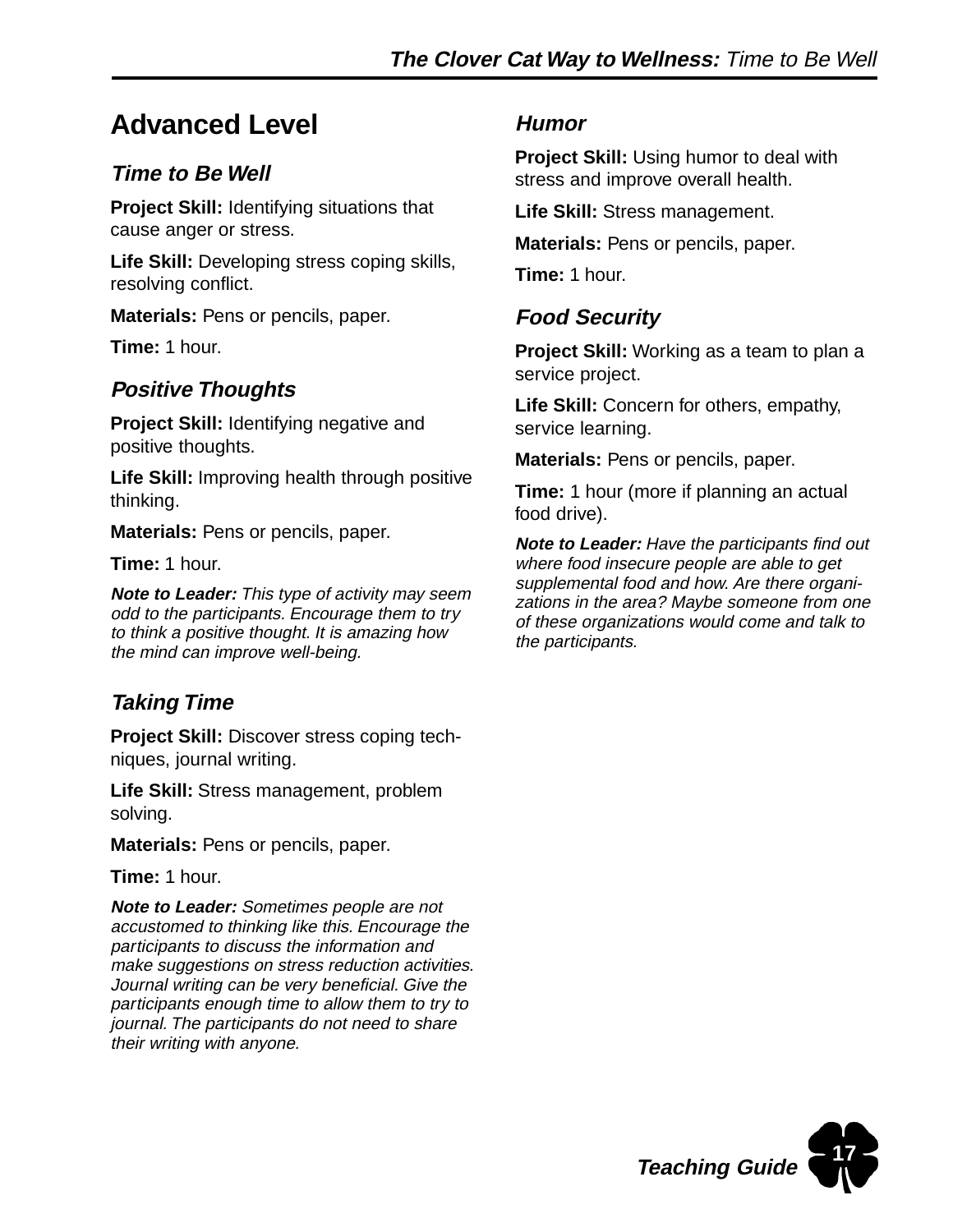## **Program Evaluation and Reporting**

The program evaluation tools provided in this Teaching Guide are designed to help you assess the impressions of youth, volunteers, classroom students, and classroom teachers about the program. There are also tools to help you assess outcomes, such as behavior changes in program participants. Finally, there are suggestions about how to report impact using the Kentucky Cooperative Extension Service reporting system.

## **Evaluating Program Quality**

- **Teacher Feedback Form**—This assessment tool will help you determine how teachers evaluated the program quality and the teachers' perceptions about how students reacted to the program.
- **Volunteer Feedback Form**—This tool will help you determine how volunteer leaders evaluated the program quality and their perceptions about how club members reacted to the program.
- **Community Partner Feedback Form** This tool assesses how community partners evaluate the program and their partnership experience.
- **Youth Feedback Form**—This tool assesses how program participants evaluated the program.

Information about program quality may be of interest to you as you plan future programs and report program impact. This kind of data is also helpful to the specialist who developed the program. Please share this information with Janet Tietyen as it becomes available:

Janet Tietyen, Ph.D., R.D., L.D. Extension Specialist in Food and Nutrition University of Kentucky 236 Scovell Hall Lexington, KY 40546-0064 jtietyen@uky.edu Phone: 859-257-1812 Fax: 859-257-7792

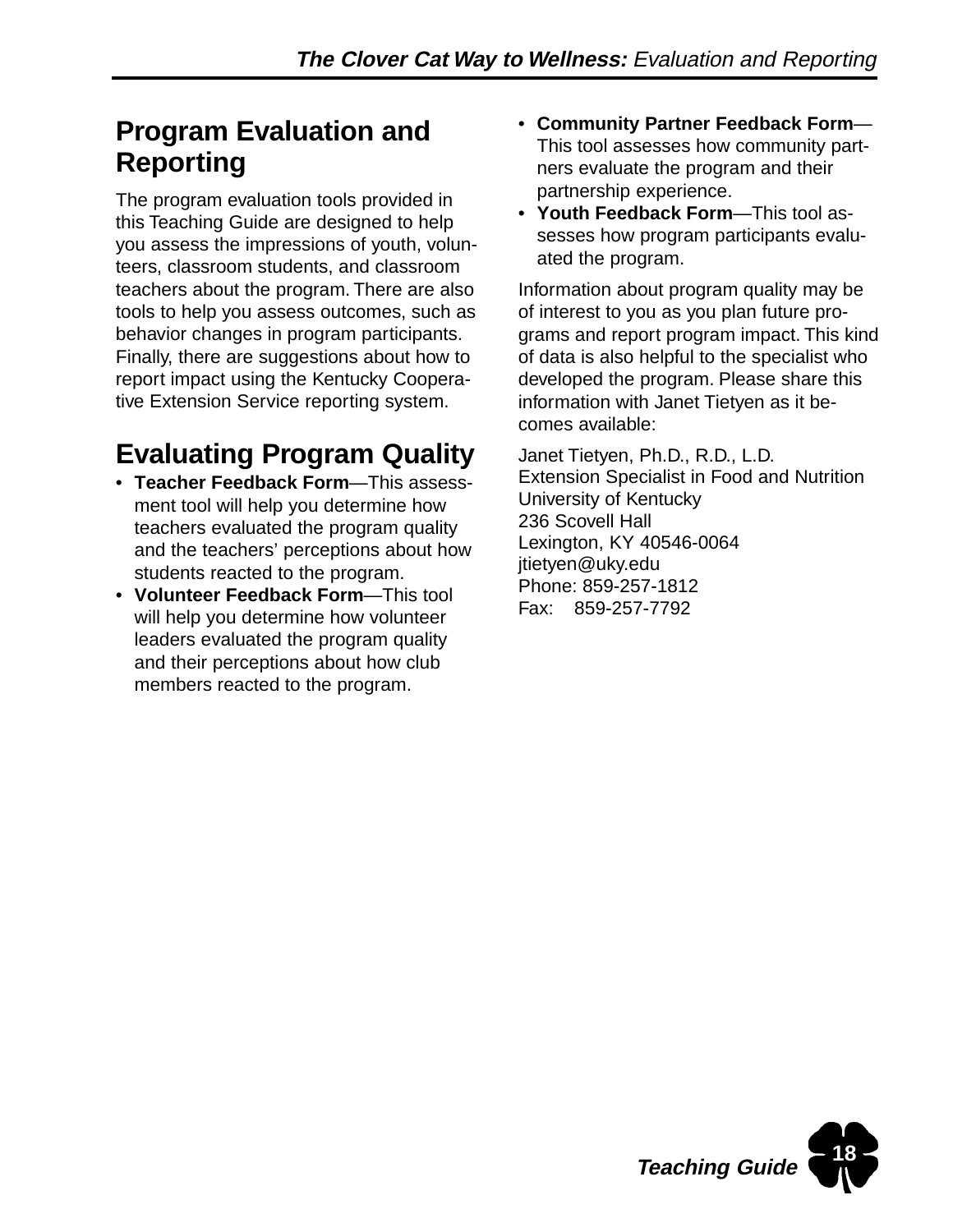## **The Clover Cat Way to Wellness Teacher Feedback**

Please answer the following questions using this scale:

SA = Strongly Agree, A=Agree, N=Neutral, D=Disagree, SD=Strongly Disagree.

|    | 1. The Teaching Guide was well-organized and easy to use.                                   | <b>SA</b> | A | N  | D | <b>SD</b> |
|----|---------------------------------------------------------------------------------------------|-----------|---|----|---|-----------|
| 2. | The directions were clear.                                                                  | <b>SA</b> | A | N  | D | <b>SD</b> |
|    | 3. Information and activities were clearly related to<br>KERA core content and objectives.  | <b>SA</b> | A | N  | D | <b>SD</b> |
|    | 4. Information and activities were clearly related to 4-H/Youth<br>Development life skills. | <b>SA</b> | A | N. | D | SD.       |
|    | 5. I found the additional resources helpful.                                                | SA        | A | N  | D | <b>SD</b> |
|    | 6. Our school food service helped support this program.                                     | <b>SA</b> | A | N  | D | <b>SD</b> |
|    | 7. Community partners helped support this program.                                          | <b>SA</b> | A | N  | D | <b>SD</b> |
|    | 8. I enjoyed helping students complete this program.                                        | <b>SA</b> | A | N  | D | <b>SD</b> |
|    | 9. I would recommend the program to other teachers.                                         | <b>SA</b> | A | N  | D | <b>SD</b> |
|    | 10. This program should be available in Kentucky.                                           | SA        | A | N  | D | <b>SD</b> |

What additional materials would you like to see included in this program?

How could the Teaching Guide be more helpful?

Please complete the next page of this survey also. Attach extra pages if you need more room. Your feedback is important to us. Thank you!

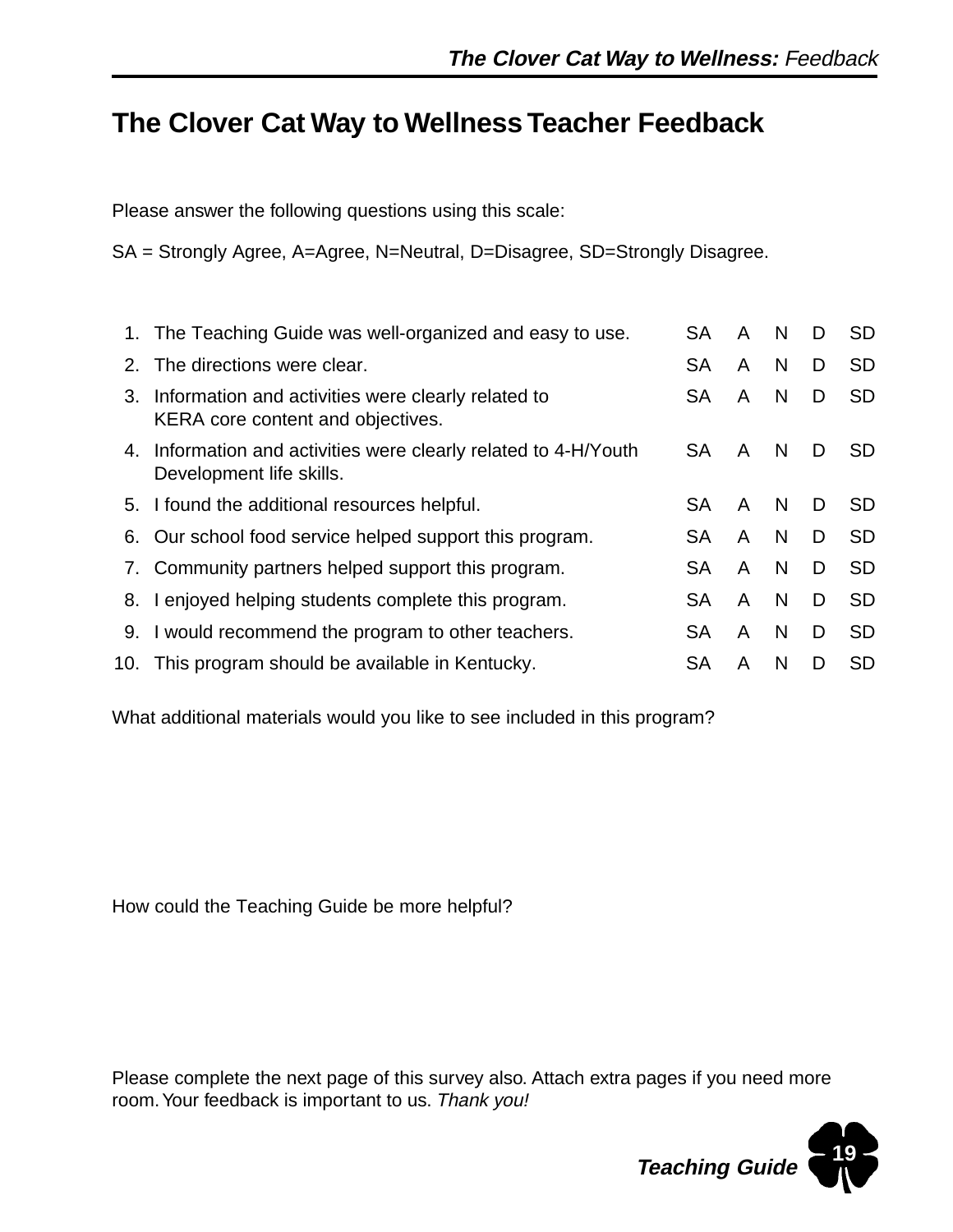### **Teacher Feedback Form (continued)**

|    | Indicate the level you taught:                                                  | Introductory | Intermediate |           | Advanced |   |   |           |
|----|---------------------------------------------------------------------------------|--------------|--------------|-----------|----------|---|---|-----------|
|    | Please answer the following questions using this scale:                         |              |              |           |          |   |   |           |
|    | SA = Strongly Agree, A=Agree, N=Neutral, D=Disagree, SD=Strongly Disagree.      |              |              |           |          |   |   |           |
| 1. | Students like the activities in this program.                                   |              |              | <b>SA</b> | A        | N | D | <b>SD</b> |
|    | 2. Students could easily understand the information<br>and directions.          |              |              |           | A        | N | D | <b>SD</b> |
|    | 3. Students appeared to understand what they were<br>supposed to learn and do.  |              |              |           | A        | N | D | <b>SD</b> |
|    | 4. The vocabulary used in the handout was appropriate<br>for the age group.     |              |              |           | A        | N | D | <b>SD</b> |
|    | 5. The handout appears to confuse youth.                                        |              |              | <b>SA</b> | A        | N | D | <b>SD</b> |
| 6. | The activities were appropriate for the age group.                              |              |              | <b>SA</b> | A        | N | D | <b>SD</b> |
| 7. | The activities challenged students.                                             |              |              | <b>SA</b> | A        | N | D | <b>SD</b> |
|    | 8. The activities encouraged students to work cooperatively<br>with each other. |              |              | SA        | A        | N | D | <b>SD</b> |
|    | 9. Students appeared to master the stated skills.                               |              |              | <b>SA</b> | A        | N | D | <b>SD</b> |
|    | 10. The activities reinforce the content of the lessons.                        |              |              | <b>SA</b> | A        | N | D | <b>SD</b> |

11. The activities reflected realistic situations or experiences. SA A N D SD 12. The activities encouraged students to explore other SA A N D SD resources.

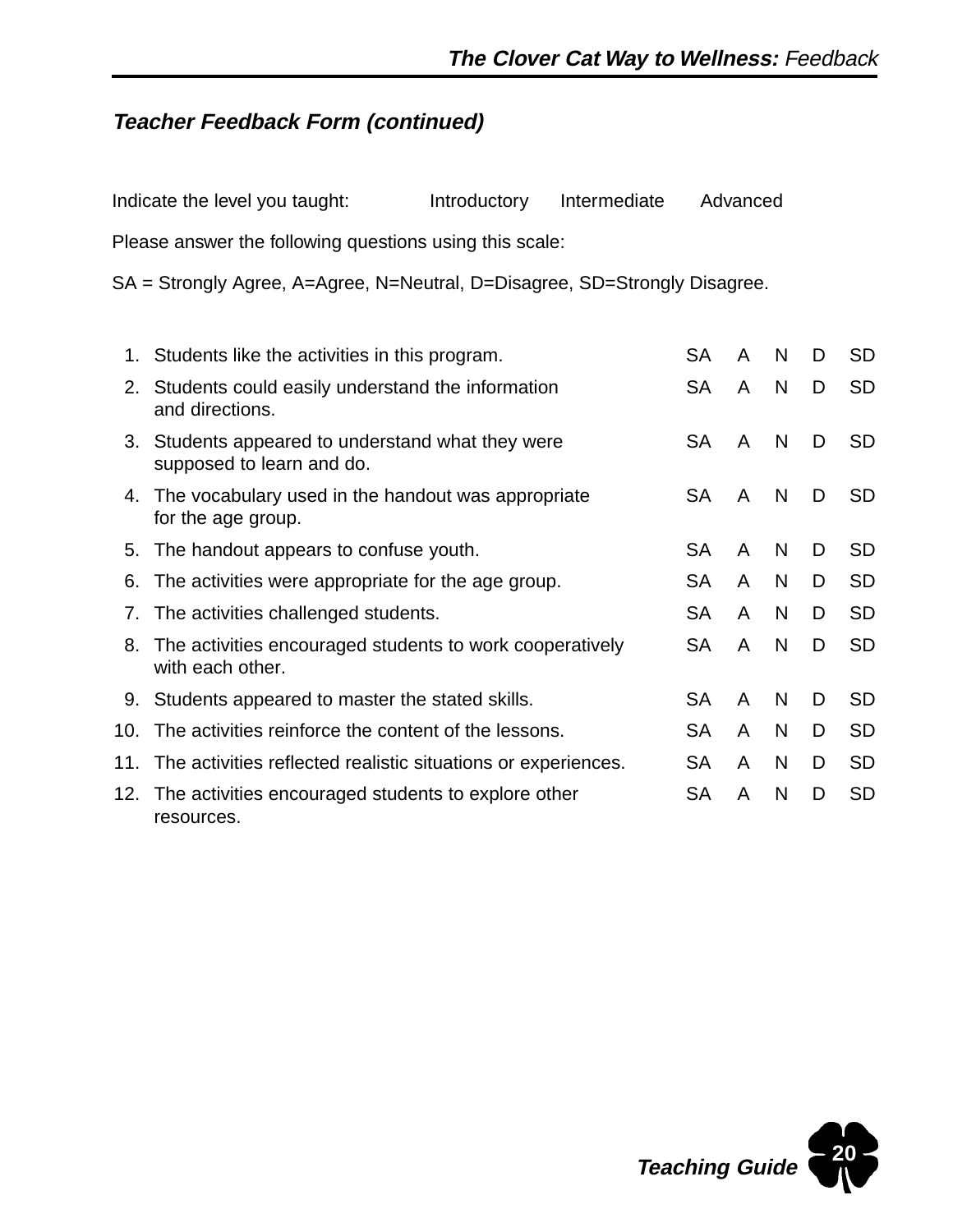## **The Clover Cat Way to Wellness Volunteer Leader Feedback**

Please answer the following questions using this scale:

SA = Strongly Agree, A=Agree, N=Neutral, D=Disagree, SD=Strongly Disagree.

| 1. The Teaching Guide was well-organized and<br>easy to use.                                | <b>SA</b> | A | N            | D  | <b>SD</b> |
|---------------------------------------------------------------------------------------------|-----------|---|--------------|----|-----------|
| 2. The directions were clear.                                                               | <b>SA</b> | A | <sub>N</sub> | D. | SD.       |
| 3. Information and activities were clearly related<br>to 4-H/Youth Development life skills. | <b>SA</b> | A | N            | D  | <b>SD</b> |
| 4. I found the additional resources helpful.                                                | <b>SA</b> | A | <sub>N</sub> | D. | SD.       |
| 5. Community partners helped support this program.                                          | <b>SA</b> | A | <sub>N</sub> | D  | <b>SD</b> |
| 6. I enjoyed helping youth complete this program.                                           | <b>SA</b> | A | N            | D. | <b>SD</b> |
| 7. I would recommend the program to other leaders.                                          | <b>SA</b> | A | N            | D. | <b>SD</b> |
| 8. This program should be available in Kentucky.                                            | <b>SA</b> | A | N            | D  | <b>SD</b> |

What additional materials would you like to see included in this program?

How could the Teaching Guide be more helpful?

Please complete the next page of this survey also. Attach extra pages if you need more room. Your feedback is important to us. Thank you!

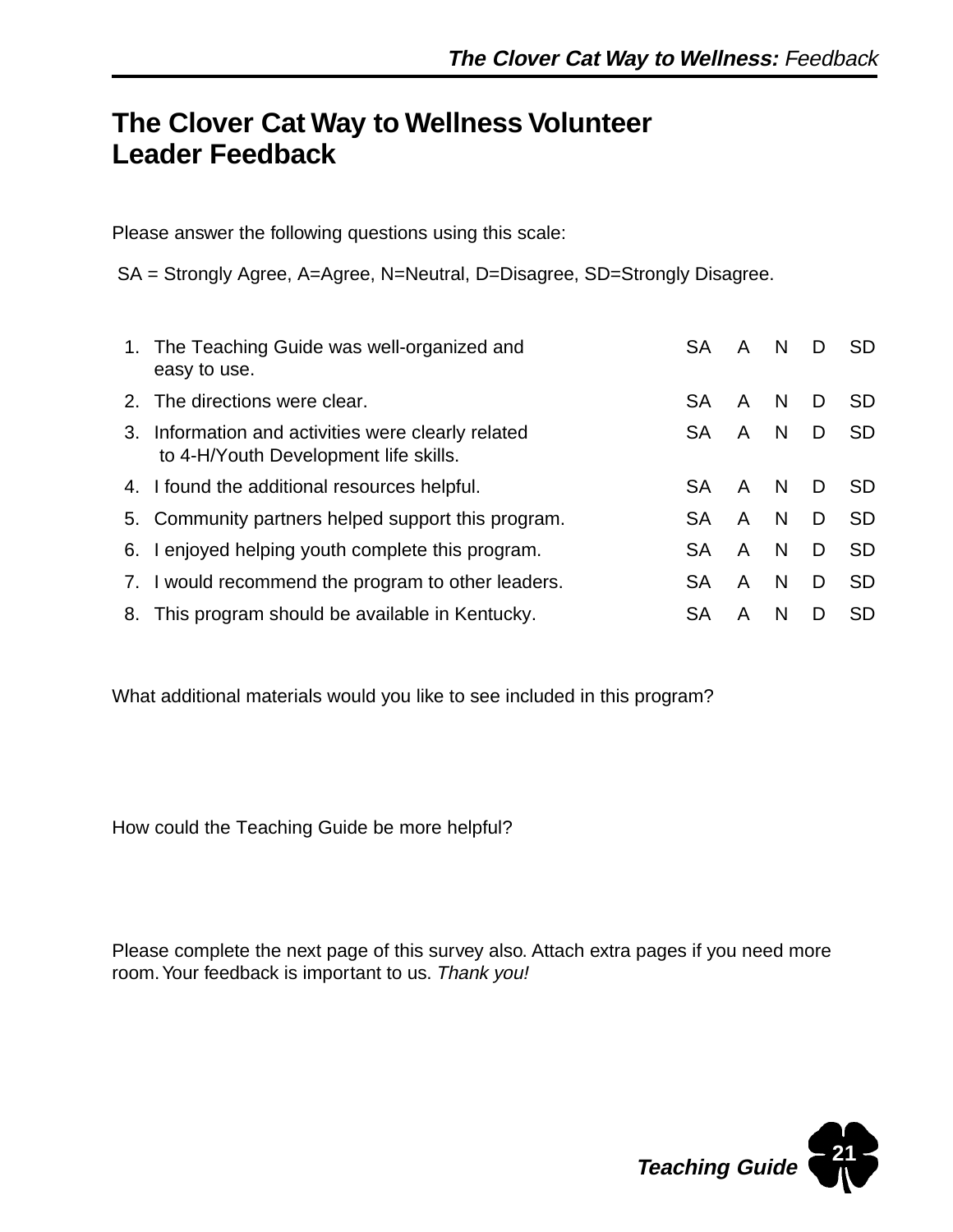## **Volunteer Leader Feedback Form (continued)**

| Indicate the level you taught:                                             | Introductory | Intermediate |     | Advanced     |              |   |           |
|----------------------------------------------------------------------------|--------------|--------------|-----|--------------|--------------|---|-----------|
| Please answer the following questions using this scale:                    |              |              |     |              |              |   |           |
| SA = Strongly Agree, A=Agree, N=Neutral, D=Disagree, SD=Strongly Disagree. |              |              |     |              |              |   |           |
| 1. Youth like the activities in this program.                              |              |              | SA. | $\mathsf{A}$ | <sub>N</sub> | D | <b>SD</b> |
| 2. Youth could easily understand the information                           |              |              | SA  | A            | N            |   | SD        |

| 2. Youth could easily understand the information<br>and directions.          | SА        | $\overline{A}$ | <b>IN</b> | - D | 5D        |
|------------------------------------------------------------------------------|-----------|----------------|-----------|-----|-----------|
| 3. Youth appeared to understand what they were<br>supposed to learn and do.  | SA        | A              | N         | D   | SD.       |
| 4. The vocabulary used in the handout was appropriate<br>for the age group.  | SA        | A              | N         | D   | SD.       |
| 5. The handout appears to confuse youth.                                     | SA        | A              | N         | D   | <b>SD</b> |
| 6. The activities were appropriate for the age group.                        | SA        | A              | N         | D   | <b>SD</b> |
| 7. The activities challenged youth.                                          | <b>SA</b> | A              | N         | D   | <b>SD</b> |
| 8. The activities encouraged youth to work cooperatively<br>with each other. | SA        | A              | N         | D   | <b>SD</b> |
| 9. Youth appeared to master the stated skills.                               | SA        | A              | N         | D   | <b>SD</b> |
| 10. The activities reinforce the content of the lessons.                     | SA.       | A              | N         | D   | <b>SD</b> |
| 11. The activities reflected realistic situations or experiences.            | SA        | A              | N         | D   | <b>SD</b> |
| 12. The activities encouraged youth to explore other resources.              | SA        | A              | N         | D   | <b>SD</b> |

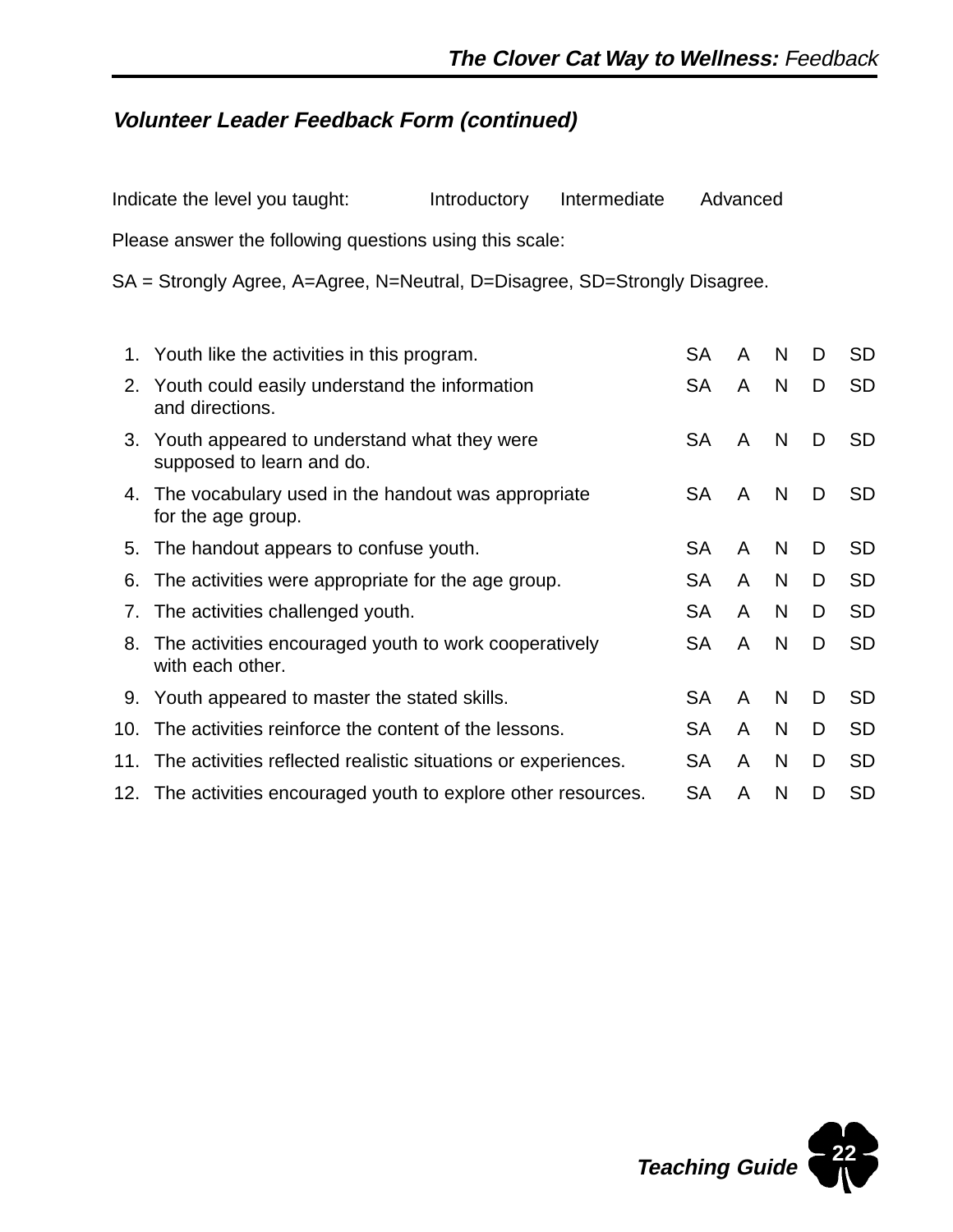## **The Clover Cat Way to Wellness Partner Feedback Form**

Please answer the following questions using this scale:

SA = Strongly Agree, A=Agree, N=Neutral, D=Disagree, SD=Strongly Disagree.

| 1. This program helped my organization<br>fulfill its mission. | <b>SA</b> | A | N.           | D | <b>SD</b> |
|----------------------------------------------------------------|-----------|---|--------------|---|-----------|
| 2. I enjoyed working with this program.                        | <b>SA</b> | A | <sup>N</sup> | D | SD.       |
| 3. This program will help youth achieve<br>better health.      | <b>SA</b> | A | N            | D | -SD       |
| 4. This partnership was difficult.                             | <b>SA</b> | A | N.           | D | SD.       |
| 5. I would participate in this program again.                  | <b>SA</b> | A | N.           | D | <b>SD</b> |
| 6. Community partners helped make this<br>program a success.   | <b>SA</b> | A | <sup>N</sup> | D | SD.       |
| 7. Program materials are age appropriate.                      | SA        |   | N            |   | SD.       |

What would make the Clover Cat Way to Wellness a better program?

What additional partners would you suggest to work with the program in the future?

Please use the back of this page to provide further feedback. Thank you!

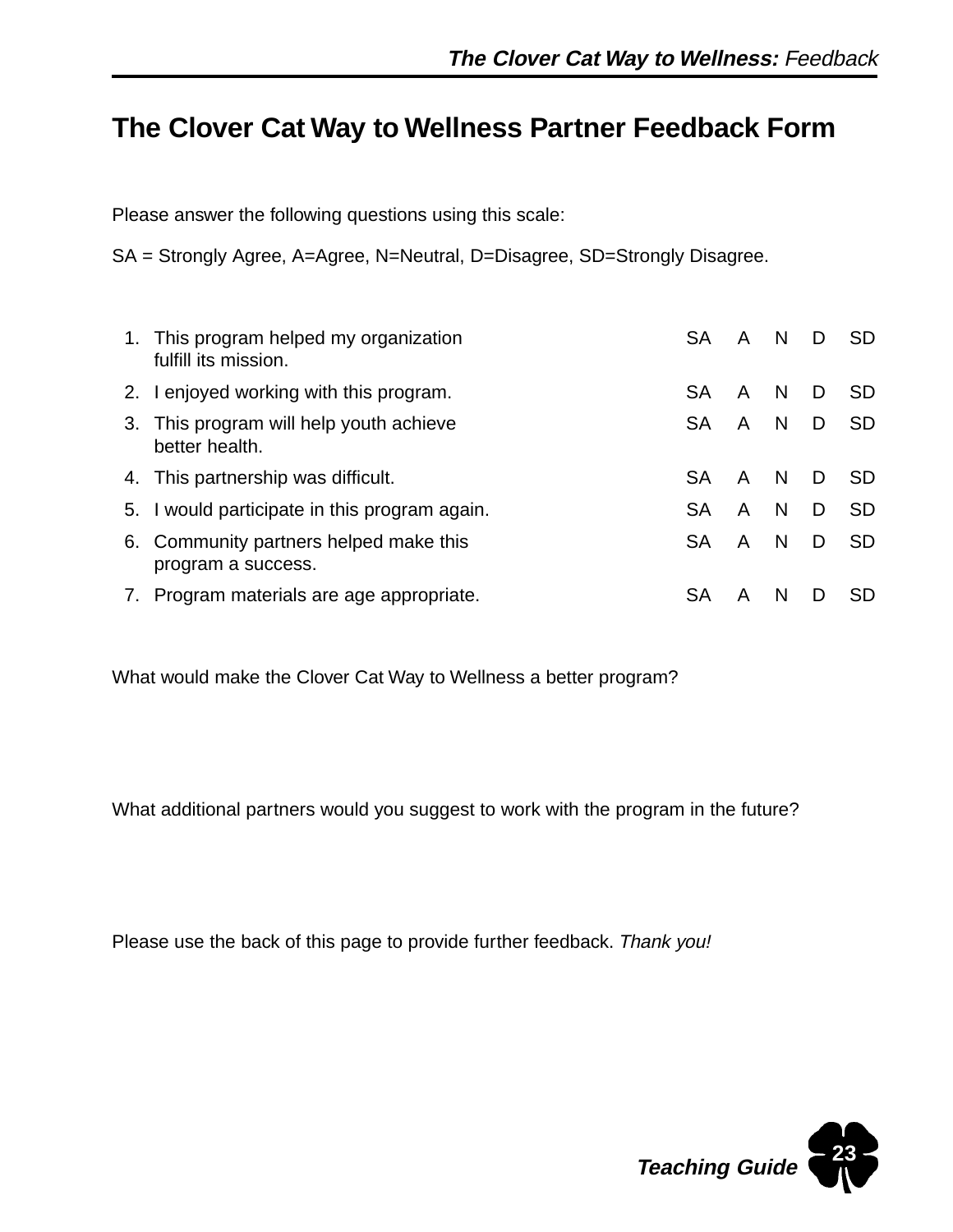## **The Clover Cat Way to Wellness Youth Feedback**

Please answer the following questions using this scale:

SA = Strongly Agree, A=Agree, N=Neutral, D=Disagree, SD=Strongly Disagree.

| 1. I enjoyed the Clover Cat Way to Wellness.                    | <b>SA</b> | A | N            | D | <b>SD</b> |
|-----------------------------------------------------------------|-----------|---|--------------|---|-----------|
| 2. The information was easy to understand.                      | <b>SA</b> | A | N            | D | <b>SD</b> |
| 3. I shared what I learned with family and friends.             | SA.       | A | N.           | D | <b>SD</b> |
| 4. It was easy to find the information I needed in the handout. | <b>SA</b> | A | <sub>N</sub> | D | <b>SD</b> |
| 5. The activities helped me learn something new.                | SA.       | A | N.           | D | <b>SD</b> |
| 6. The activities made me want to learn more.                   | <b>SA</b> | A | N            | D | <b>SD</b> |
| 7. This program was boring.                                     | <b>SA</b> | A | N            | D | <b>SD</b> |
| 8. The activities were fun to do.                               | <b>SA</b> | A | N            | D | <b>SD</b> |
| 9. I would tell my friends to enroll in this program.           | SA.       | A | N.           | D | <b>SD</b> |
| 10. This program will help me practice what I learned.          | SA        | A | N            | D | <b>SD</b> |

Which activity did you ENJOY the most?

Were there any activities you did NOT enjoy? If so, which ones and why?

What would make this a BETTER program?

Use the back of this sheet if you need more space or to tell us anything else you would like to say. Thank you!

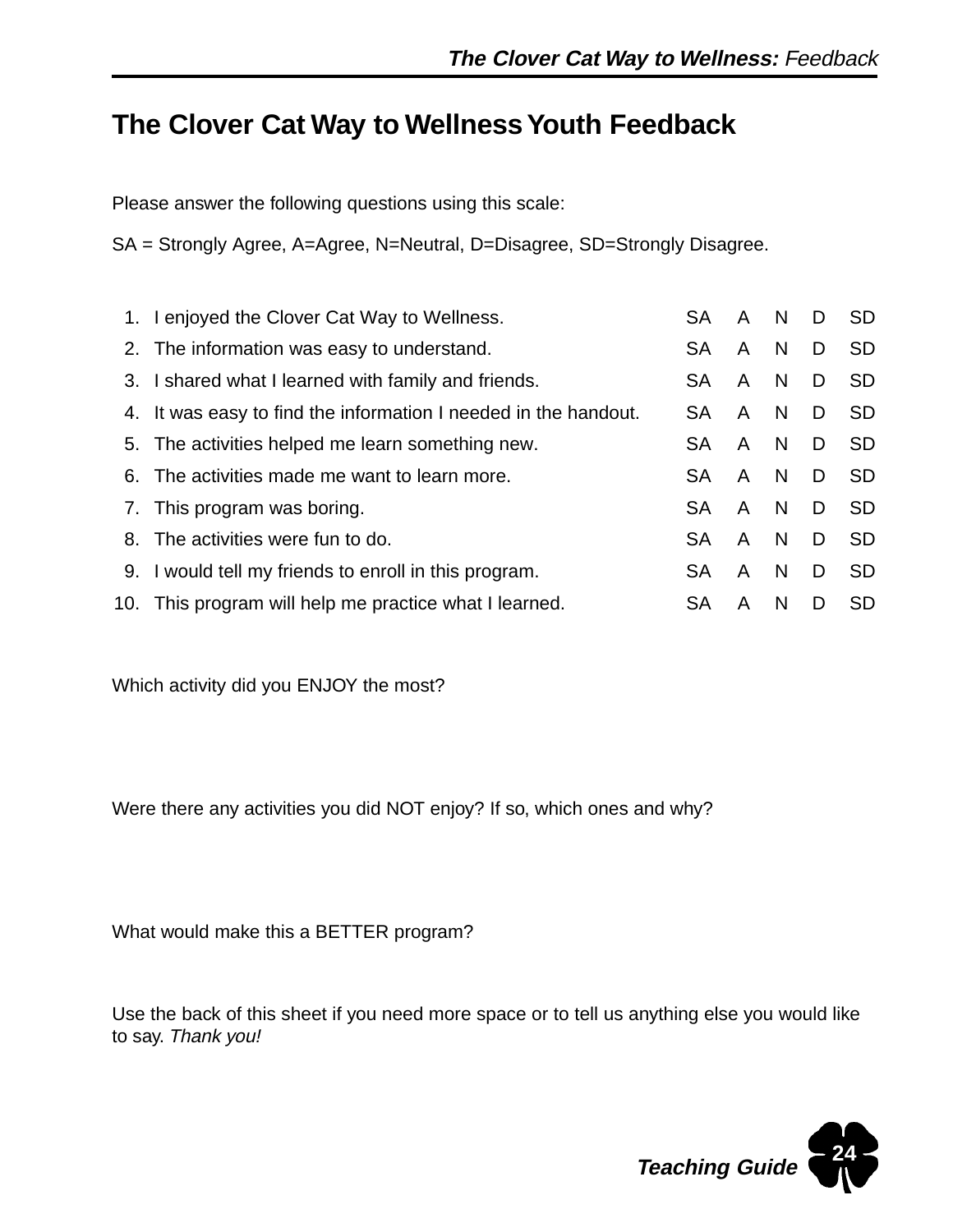## **Evaluating Program Outcomes**

#### • **Personal Pyramid Profiles**

To track changes in eating and activity behaviors, ask program participants to complete Personal Pyramid Profiles for eating and activity at the beginning of the program (as described in the Teaching Guide) and at the end of the program. For each participant, compare changes in eating and activity at the beginning and end.

#### **• Health Behavior Survey**

Use the survey on the following pages at the beginning and end of the program. For each participant, compare responses at the beginning and end. These questions are also used by the Centers for Disease Control and Prevention in the Youth Risk Behavior Surveillance System. To compare your results to national and state data, go to the Adolescent and School Health Web page at <http://www.cdc.gov/nccdphp/dash/yrbs/>.

You may need to ask students, youth, and parents to sign a permission form before asking them to complete the Health Behavior Survey. To keep results anonymous, you may want participants to use an ID number instead of their name on the form.

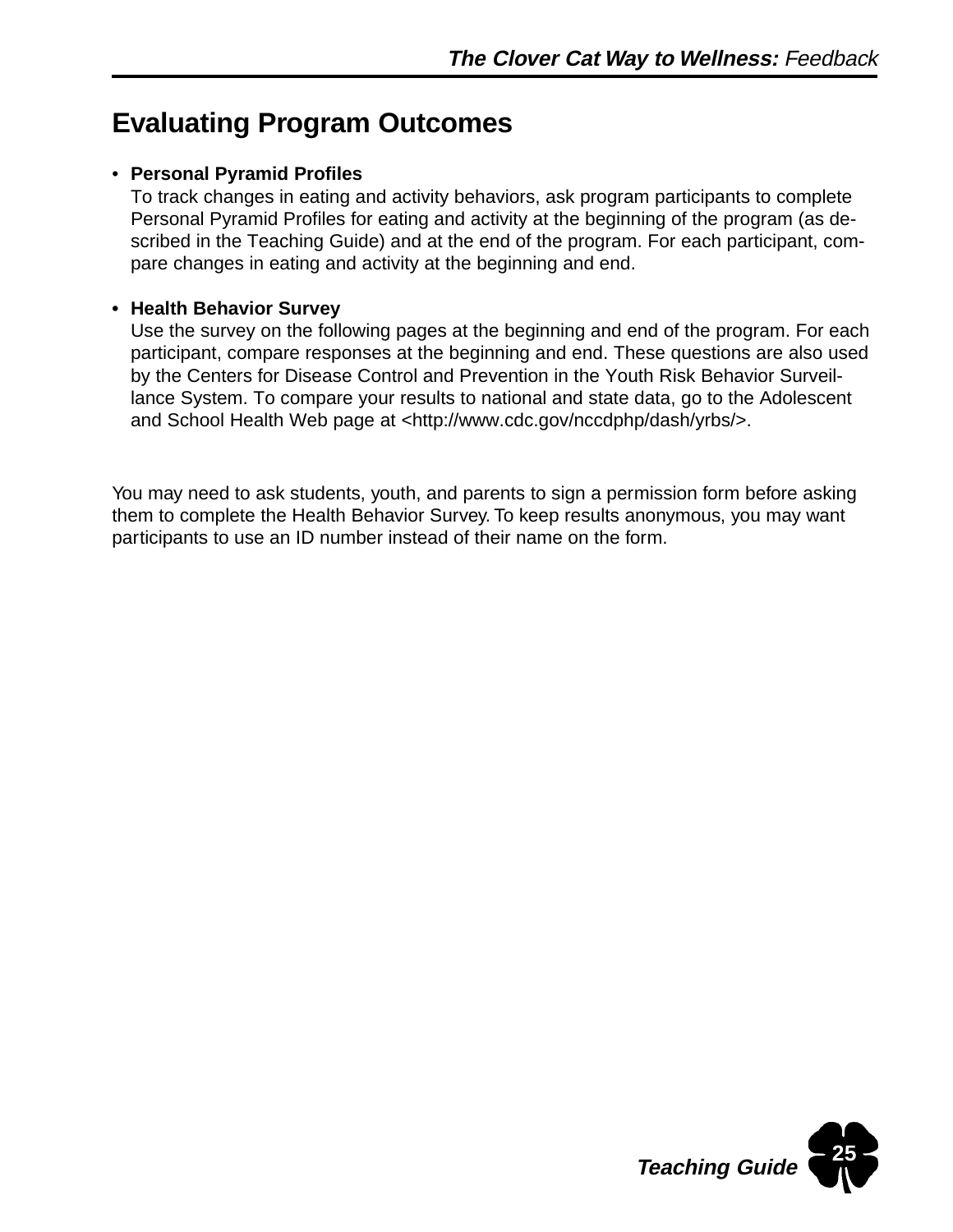## **The Clover Cat Way to Wellness Health Behavior Survey**

Name or ID:  $\blacksquare$ 

School or Club: \_\_\_\_\_\_\_\_\_\_\_\_\_\_\_\_\_\_\_\_\_\_\_\_\_\_\_\_\_\_\_\_\_

Date: \_\_\_\_\_\_\_\_\_\_\_\_\_\_\_\_\_\_\_\_\_\_\_\_\_\_\_\_\_\_\_\_\_

These questions ask you about what you ate and drank during the past seven days. Think about all the meals and snacks you had from the time you got up until you went to bed. Be sure to include foods you ate at home, at school, at restaurants, or anywhere else.

- 1. During the past seven days, how many times did you drink **fruit juices,** such as orange juice, apple juice, or grape juice? (Do **not** count punch, Kool-Aid, sports drinks, or other fruit-flavored drinks.)
	- I did not drink 100 percent fruit juice during the past seven days.
	- One to three times during the past seven days.
	- One time per day.
	- \_\_\_ Two times per day.
	- Three times per day.
	- Four or more times per day.
- 2. During the past seven days, how many times did you eat **fruit**?
	- I did not eat fruit during the past seven days.
	- One to three times during the past seven days.
	- \_\_\_ One time per day.
	- Two times per day.
	- **EXECUTE:** Three times per day.
	- Four or more times per day.
- 3. During the past seven days, how many times did you eat **green salad**?
	- **The I** did not eat green salad during the past seven days.
	- One to three times during the past seven days.
	- **EXEC FOUT TO SIX THERE SET ALSO EXET** FOUT to six times during the past seven days.
	- \_\_\_ One time per day.
	- Two times per day.
	- \_\_\_ Three times per day.
	- \_\_\_ Four or more times per day.

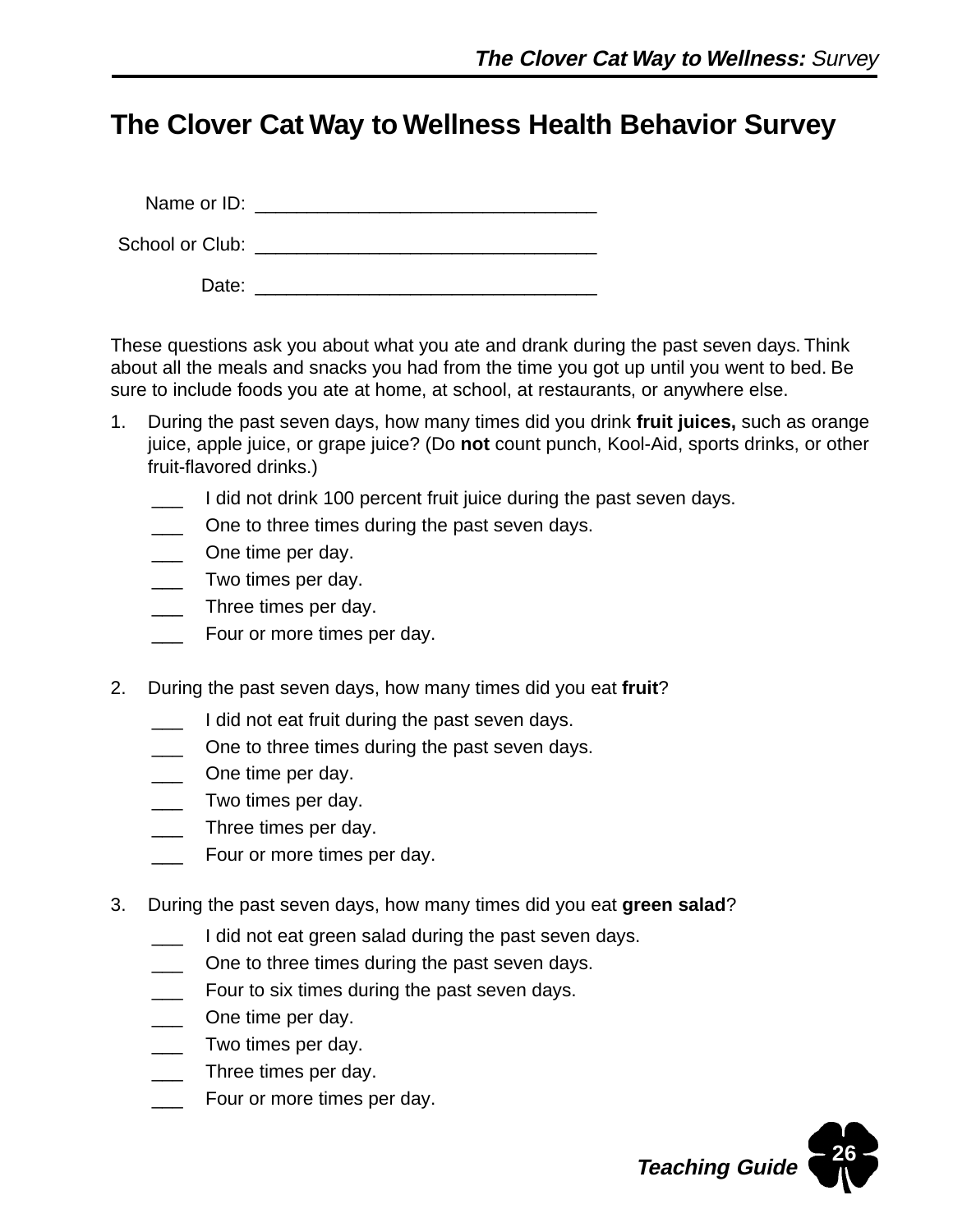- 4. During the past seven days, how many times did you eat **potatoes**? (Do **not** count french fries, fried potatoes, or potato chips.)
	- I did not eat potatoes during the past seven days.
	- One to three times during the past seven days.
	- Four to six times during the past seven days.
	- One time per day.
	- Two times per day.
	- Three times per day.
	- Four or more times per day.
- 5. During the past seven days, how many times did you eat **carrots**?
	- I did not eat carrots during the past seven days.
	- One to three times during the past seven days.
	- Four to six times during the past seven days.
	- One time per day.
	- Two times per day.
	- Three times per day.
	- **\_\_\_** Four or more times per day.
- 6. During the past seven days, how many times did you eat **other vegetables**? (Do **not** count green salad, potatoes, or carrots.)
	- I did not eat other vegetables during the past seven days.
	- One to three times during the past seven days.
	- Four to six times during the past seven days.
	- One time per day.
	- \_\_\_ Two times per day.
	- Three times per day.
	- Four or more times per day.
- 7. During the past seven days, how many **glasses of milk** did you drink? (Include the milk you drank in a glass or cup, from a carton, or with cereal. Count the half pint of milk served at school as equal to one glass.)
	- I did not drink milk during the past seven days.
	- One to three glasses during the past seven days.
	- Four to six glasses during the past seven days.
	- One time per day.
	- Two times per day.
	- Three times per day.
	- Four or more times per day.

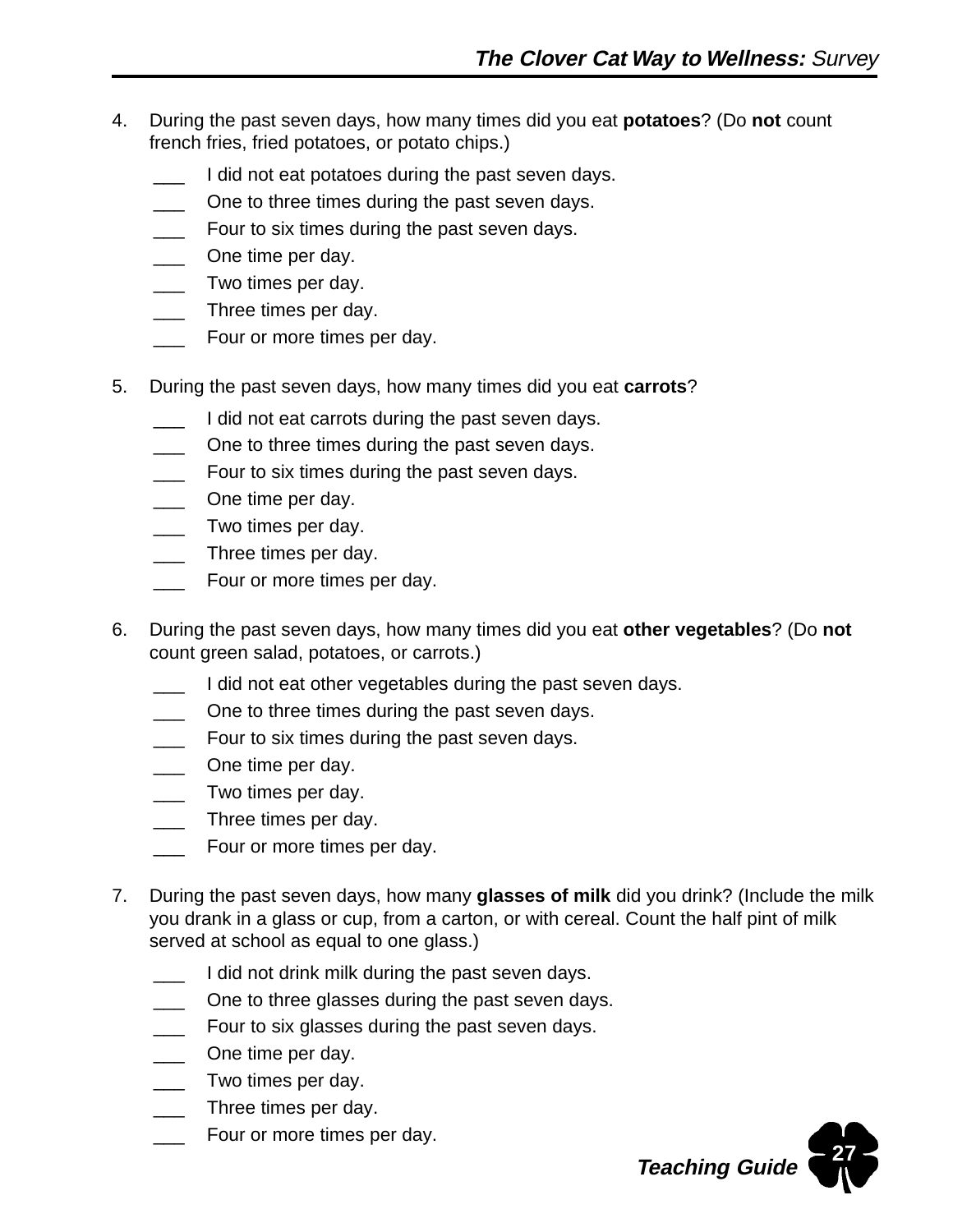#### **The next seven questions ask about physical activity.**

- 8. On how many of the past seven days did you exercise or participate in physical activity for **at least 20 minutes that made you sweat and breathe hard**, such as basketball, soccer, running, swimming laps, fast bicycling, fast dancing, or similar aerobic activities?
	- 0 days.
	- \_\_\_ 1 day.
	- $\overline{\phantom{a}}$  2 days.
	- \_\_\_ 3 days.
	- $\overline{\phantom{a}}$  4 days.
	- $\overline{\phantom{a}}$  5 days.
	- $\equiv$  6 days
	- \_\_\_ 7 days
- 9. On how many of the past seven days did you participate in physical activity for **at least 30 minutes** that did **not** make you sweat or breathe hard, such as fast walking, slow bicycling, skating, pushing a lawn mower, or mopping floors?
	- 0 days.
	- \_\_\_ 1 day.
	- $\frac{2}{3}$  days.
	- $\frac{1}{2}$  3 days.
	- $\equiv$  4 days.
	- $\equiv$  5 days.
	- \_\_\_ 6 days.
	- \_\_\_ 7 days.
- 10. On how many of the past seven days did you do exercises to **strengthen or tone your muscles**, such as push-ups, sit-ups, or weight lifting?
	- 0 days.
	- \_\_\_ 1 day.
	- $\frac{2}{2}$  days.
	- $\overline{\phantom{a}}$  3 days.
	- 4 days.
	- $\equiv$  5 days.
	- \_\_\_ 6 days.
	- \_\_\_ 7 days.

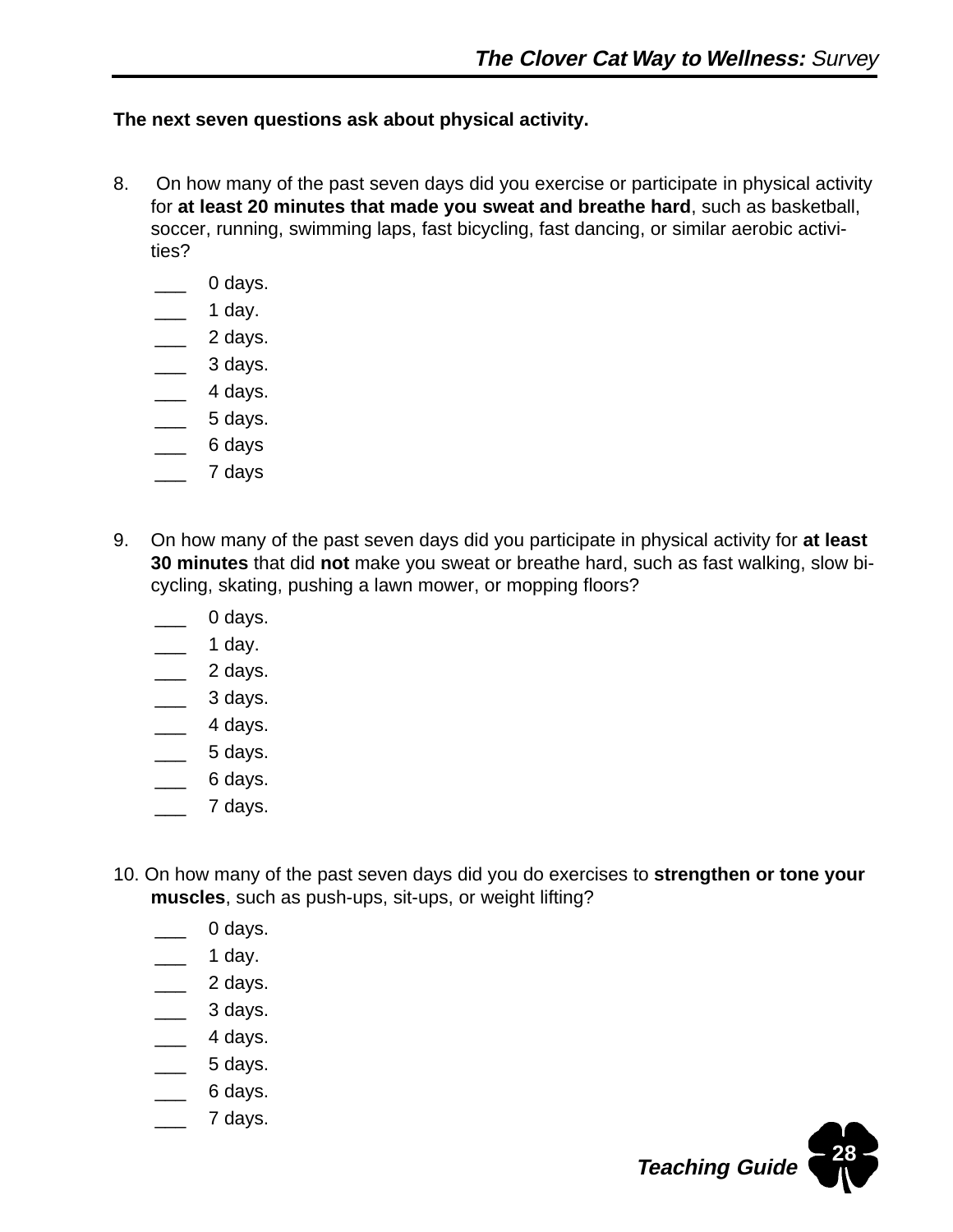- 11. On an average school day, how many hours do you watch TV?
	- I do not watch TV on an average school day.
	- Less than 1 hour per day.
	- \_\_\_ 2 hours per day.
	- \_\_\_ 3 hours per day.
	- \_\_\_ 4 hours per day.
	- **\_\_\_** 5 or more hours per day.
- 12. In an average week when you are in school, on how many days do you go to physical education (PE) classes?
	- 0 days.
	- $\equiv$  1 day.
	- $\frac{1}{2}$  2 days.
	- $\frac{3 \text{ days}}{2}$ .
	- $\frac{4 \text{ days}}{4}$ .
	- $\overline{\phantom{a}}$  5 days.
- 13. During an average physical education (PE) class, how many minutes do you spend actually exercising or playing sports?
	- \_\_\_ I do not take PE.
	- Less than 10 minutes.
	- **\_\_\_** 10 to 20 minutes.
	- **\_\_\_** 21 to 30 minutes.
	- \_\_\_ 31 to 40 minutes.
	- **12.13** 41 to 50 minutes.
	- $\frac{1}{2}$  51 to 60 minutes.
	- More than 60 minutes.
- 14. How old are you? \_\_\_\_\_\_\_\_ years old.
- 15. What is your sex?
	- Female.
	- Male.

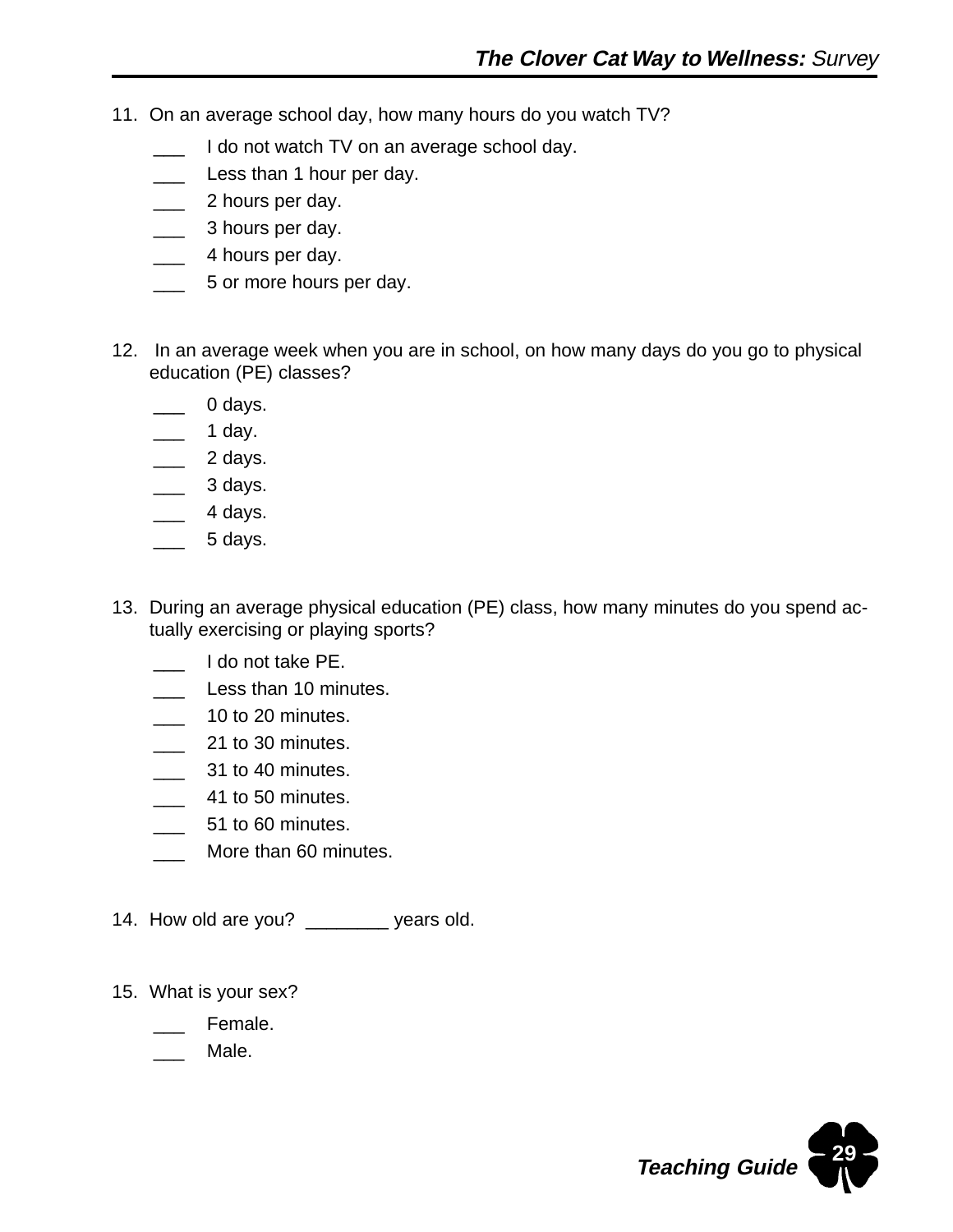- 16. In what grade are you?
	- 5th grade.
	- 6th grade.
	- \_\_\_ 7th grade.
	- \_\_\_ 8th grade.
	- \_\_\_ 9th grade.
	- \_\_\_ 10th grade.
- 17. How do you describe yourself? (Select one or more responses.)
	- American Indian or Alaska Native.
	- Asian.
	- **Black or African American.**
	- \_\_\_ Hispanic or Latino.
	- \_\_\_ Native Hawaiian or Other Pacific Islander.
	- White.
- 18. During the past 12 months, how would you describe your grades in school?
	- Mostly As.
	- \_\_\_ Mostly Bs.
	- \_\_\_ Mostly Cs.
	- \_\_\_ Mostly Ds.
	- \_\_\_ Mostly Fs.
	- \_\_\_ None of these grades.
	- \_\_\_ Not sure.
- 19. How tall are you without your shoes on? \_\_\_\_\_\_\_ feet \_\_\_\_\_\_ inches.
- 20. How much do you weigh without your shoes on? \_\_\_\_\_\_\_\_ pounds.

#### **The next seven questions ask about body weight.**

- 21. How do **you** describe your weight?
	- \_\_\_ Very underweight.
	- \_\_\_\_ Slightly underweight.
	- \_\_\_\_ About the right weight.
	- \_\_\_ Slightly overweight.
	- Very overweight.

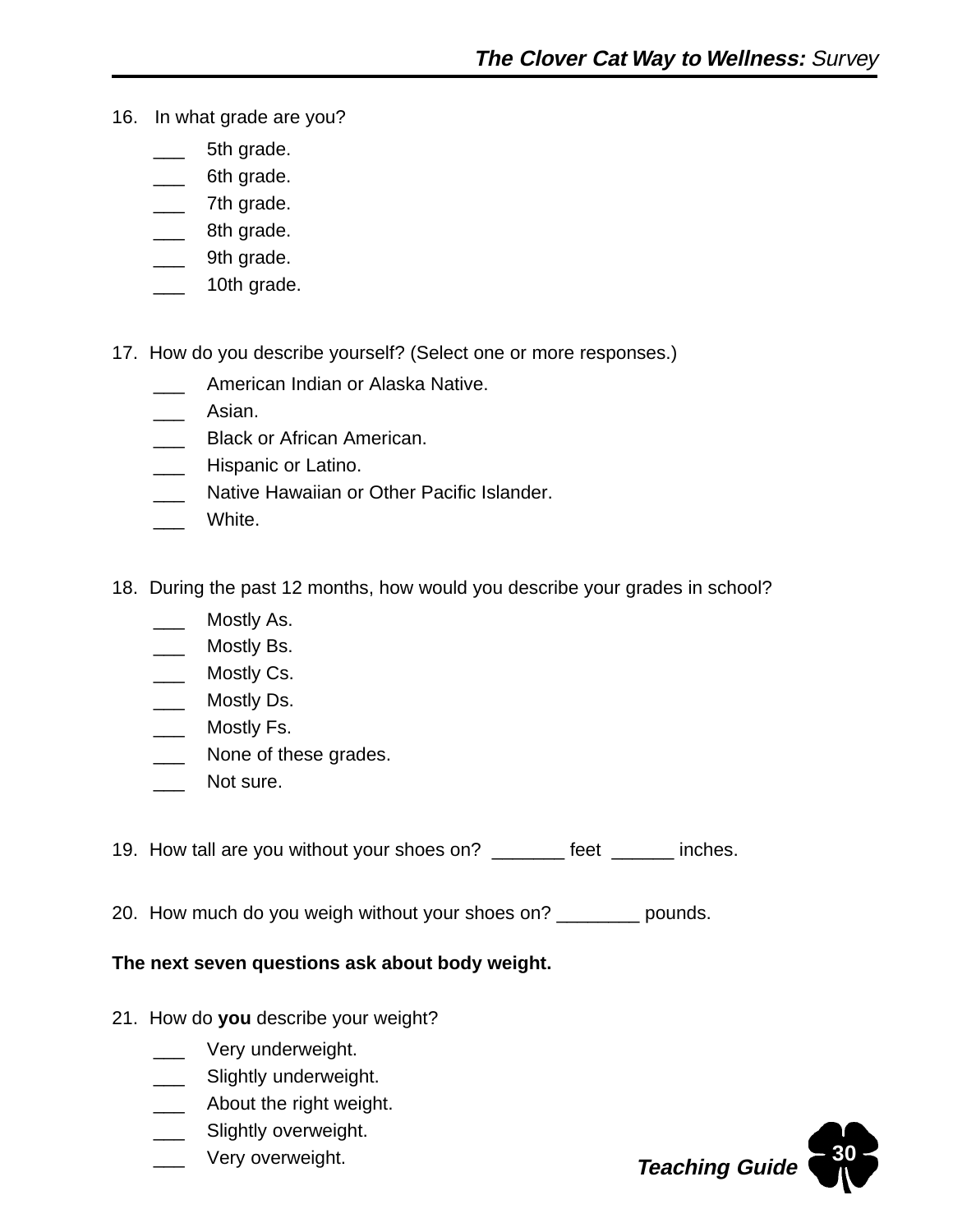- 22. Which of the following are you trying to do about your weight?
	- Lose weight.
	- \_\_\_ Gain weight.
	- Stay at the same weight.
	- I am not trying to do anything about my weight.
- 23. During the past 30 days, did you exercise to lose weight or to keep from gaining weight?

Yes.

No.

24. During the past 30 days, did you eat less food, fewer calories, or foods low in fat to lose weight or to keep from gaining weight?

Yes.

No.

- 25. During the past 30 days, did you go without eating for 24 hours or more (also called fasting) to lose weight or to keep from gaining weight?
	- Yes.

No.

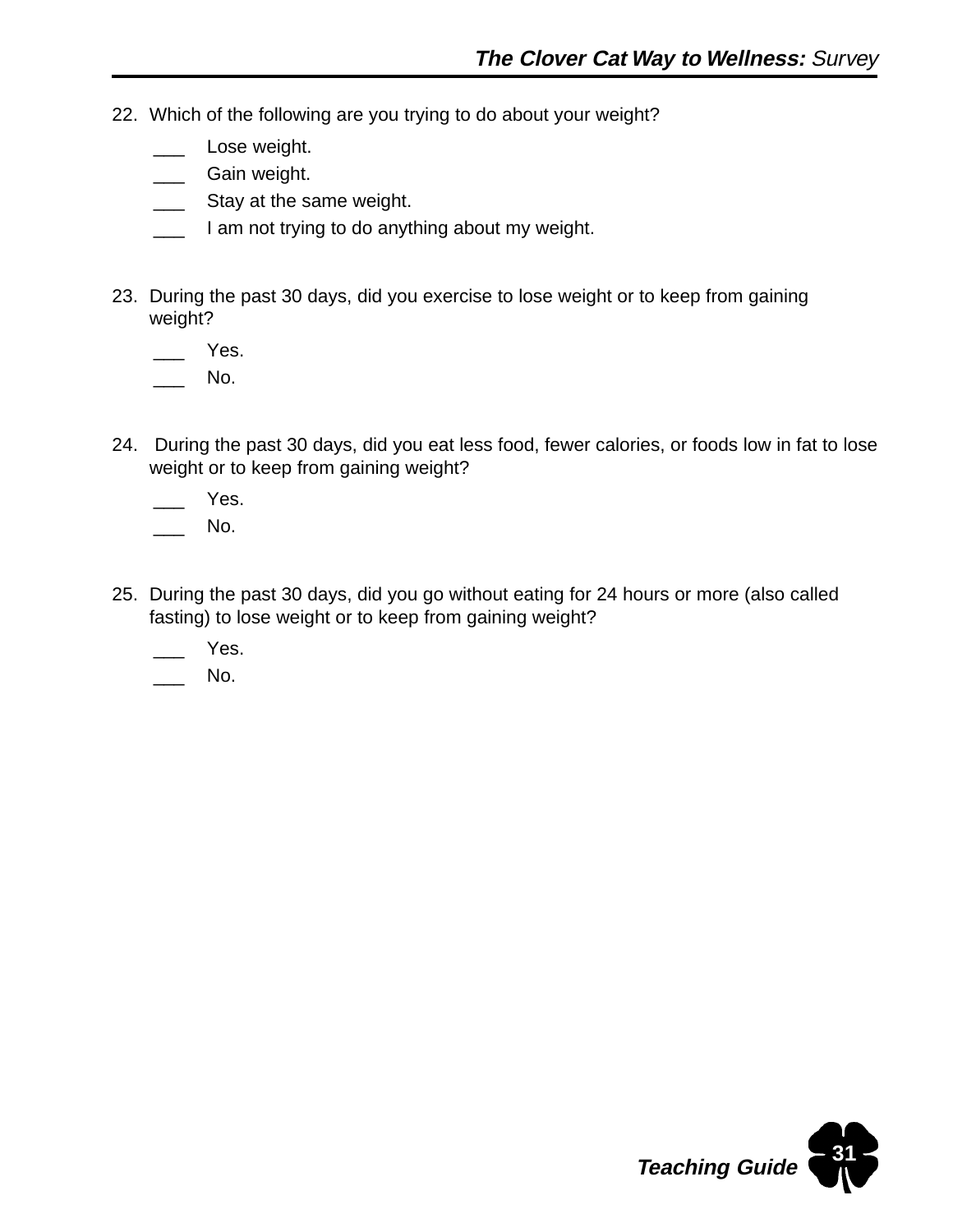## **Reporting Program Impact**

Evaluation data from the Clover Cat Way to Wellness program may be appropriately reported in several ways. The following Program Accomplishment Codes (PACS) and Priority Indicators illustrate reporting options.

### **Kentucky Cooperative Extension Service**

- Program Accomplishment Codes (PACS) for reporting wellness activities:
	- 400—Encourage the adoption of healthy lifestyles through a focus on proper nutrition, disease and injury reduction, and comprehensive health maintenance.
	- 430—Individuals engage in healthy lifestyle practices.
	- 500—Stimulate the acquisition of life skills needed by young people and adults in reaching their full potential as both individuals and members of families.
- Priority Indicators
	- Goal 4—Encourage the adoption of healthy lifestyles through a focus on proper nutrition, disease and injury reduction, and comprehensive health maintenance.
		- Number of individuals who experience a change in knowledge, opinions, skills, or aspirations regarding lifestyle changes that improve personal health.
		- Number of individuals who make lifestyle changes for the purpose of improving their health.
		- Number of joint programs with non-CES organizations that focus on comprehensive health maintenance.
	- Goal 5—Stimulate the acquisition of life skills needed by young people and adults in reaching their full potential as both individuals and members of families.
		- Number of youth or adults who demonstrate increased practical living skills.
- Impact Statements
	- If you write an impact statement about this program, please include the key words "Clover Cat" and "Wellness." You may want to include some of the following information in your statement:
		- Information about the health of youth in your county and Kentucky.
		- Number of program participants, partners, and volunteers involved in the program.
		- Qualitative feedback about the program.
		- Evaluation data on changes in knowledge, opinions, skills, aspirations.
		- Post-program evaluation data about participant behavior changes.
		- Estimate of the social, environmental, or economic impact of the program.
- ES 237
	- Curriculum Area: Healthy Lifestyle Education.
	- Project/Curriculum: Eating Right, Keeping Fit.

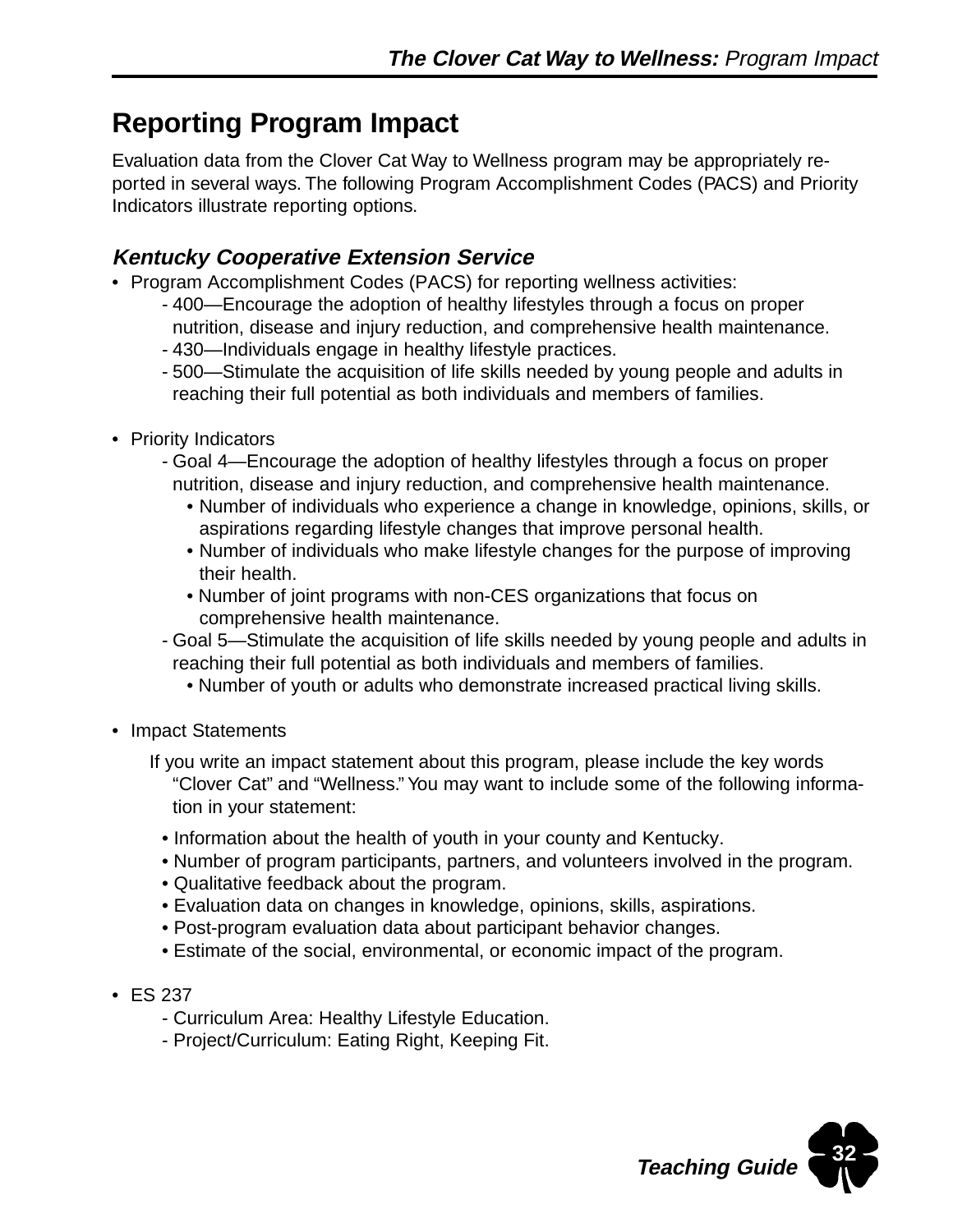## **Personal Pyramid Profile Reference Sheet**

| <b>Grams Fat in Common Foods</b>                             |                  |  |  |  |  |
|--------------------------------------------------------------|------------------|--|--|--|--|
| <b>Grains &amp; Breads</b>                                   | <b>Grams Fat</b> |  |  |  |  |
| Bread, 1 slice                                               | 1                |  |  |  |  |
| Tortilla                                                     | 3                |  |  |  |  |
| Crackers, 5                                                  | 3                |  |  |  |  |
| Cereal                                                       | Check label      |  |  |  |  |
| Rice                                                         | <b>Trace</b>     |  |  |  |  |
| Pasta                                                        | <b>Trace</b>     |  |  |  |  |
| Pancakes                                                     | 3                |  |  |  |  |
| <b>Biscuit</b>                                               | 5                |  |  |  |  |
| Danish                                                       | 13               |  |  |  |  |
| <b>Frosted cake</b>                                          | 13               |  |  |  |  |
| Cookies, 2 medium                                            | 4                |  |  |  |  |
| Pie, 2-crust                                                 | 15               |  |  |  |  |
|                                                              |                  |  |  |  |  |
| <b>Vegetables</b>                                            | Grams Fat        |  |  |  |  |
| Cooked, 1/2 cup                                              | Trace            |  |  |  |  |
| Raw, 1 cup                                                   | <b>Trace</b>     |  |  |  |  |
| Scalloped, 1/2 cup                                           | 4                |  |  |  |  |
| Potato salad, 1/2 cup                                        | 8                |  |  |  |  |
| French fries, 10                                             | 8                |  |  |  |  |
| Potato chips, 10                                             | 8                |  |  |  |  |
| <b>Fruits</b>                                                | Grams Fat        |  |  |  |  |
| Fresh                                                        | Trace            |  |  |  |  |
| Canned                                                       | <b>Trace</b>     |  |  |  |  |
| Juice                                                        | Trace            |  |  |  |  |
| Avocado, 1/4                                                 | 9                |  |  |  |  |
|                                                              |                  |  |  |  |  |
| Dairy                                                        | Grams Fat        |  |  |  |  |
| Skim or nonfat milk                                          | <b>Trace</b>     |  |  |  |  |
| Nonfat yogurt                                                | Trace            |  |  |  |  |
| Low-fat yogurt                                               | 4                |  |  |  |  |
| 2% milk, 1 cup                                               | 5                |  |  |  |  |
| Whole milk, 1 cup                                            | 8                |  |  |  |  |
| Cheddar cheese, 1 oz.                                        | 10               |  |  |  |  |
| Processed cheese, 1 oz.                                      | 10               |  |  |  |  |
| Mozzarella, part skim, 1 oz.                                 | $\overline{7}$   |  |  |  |  |
| Cottage cheese, 4% fat, 1/2 cup                              | 5                |  |  |  |  |
| Ice cream, 1/2 cup                                           | $\overline{7}$   |  |  |  |  |
| Ice milk, 1/2 cup                                            | $\frac{3}{2}$    |  |  |  |  |
| Frozen yogurt, 1/2 cup                                       |                  |  |  |  |  |
|                                                              |                  |  |  |  |  |
| <b>Meat &amp; Protein</b><br>Lean meat, poultry, fish, 3 oz. | Grams Fat<br>6   |  |  |  |  |
| Ground beef, lean, 3 oz.                                     | 16               |  |  |  |  |
| Chicken, fried with skin, 3 oz.                              | 13               |  |  |  |  |
| Lunch meat, 2 slices                                         | 16               |  |  |  |  |
| Peanut butter, 2 tbsp.                                       | 16               |  |  |  |  |
|                                                              | 5                |  |  |  |  |
| Egg, $1$<br>Dry beans and peas, 1/2 cup, cooked              | Trace            |  |  |  |  |
| Nuts, 1 oz.                                                  | 22               |  |  |  |  |

| <b>Grams Fat in Common Foods</b>                        |                         |  |  |  |  |  |
|---------------------------------------------------------|-------------------------|--|--|--|--|--|
| <b>Fats, Oils &amp; Sweets</b><br><b>Grams Fat</b>      |                         |  |  |  |  |  |
| Butter or margarine, 1 tsp.                             | 4                       |  |  |  |  |  |
| Mayonnaise, 1 tbsp.                                     | 10                      |  |  |  |  |  |
| Salad dressing, 1 tbsp.                                 | 7                       |  |  |  |  |  |
| Sour cream, 2 tbsp.                                     | 6                       |  |  |  |  |  |
| Cream cheese, 1 oz.                                     | 10                      |  |  |  |  |  |
| Chocolate bar, 1 oz.                                    | 10                      |  |  |  |  |  |
| <b>Added Sugars (teaspoons)</b>                         |                         |  |  |  |  |  |
| Muffin, 1 medium                                        | 1                       |  |  |  |  |  |
| Cookies, 2 medium                                       | 1                       |  |  |  |  |  |
| Doughnut, 1 medium                                      | $\overline{2}$          |  |  |  |  |  |
| Cereal, sweetened, 1 oz.                                | See label               |  |  |  |  |  |
| Cake, 1/16 cake                                         | 6                       |  |  |  |  |  |
| Pie, 1/8 pie                                            | 6                       |  |  |  |  |  |
| Fruit canned in juice, 1/2 cup                          | 0                       |  |  |  |  |  |
| Fruit canned in light syrup, 1/2 cup                    | 2                       |  |  |  |  |  |
| Fruit canned in heavy syrup, 1/2 cup                    | $\overline{\mathbf{4}}$ |  |  |  |  |  |
| Chocolate milk, 1 cup                                   | 3                       |  |  |  |  |  |
| Yogurt, flavored, 1 cup                                 | 5                       |  |  |  |  |  |
| Ice cream, ice milk, or frozen yogurt,                  | 3                       |  |  |  |  |  |
| $1/2$ cup                                               | 1                       |  |  |  |  |  |
| Sugar, jam, or jelly, 1 tsp.<br>Syrup or honey, 1 tbsp. | 3                       |  |  |  |  |  |
| Chocolate bar, 1 oz.                                    | 3                       |  |  |  |  |  |
| Cola, 12 fl. oz.                                        | 9                       |  |  |  |  |  |
| Fruit drink, ade, 12 fl. oz.                            | 12                      |  |  |  |  |  |
|                                                         |                         |  |  |  |  |  |

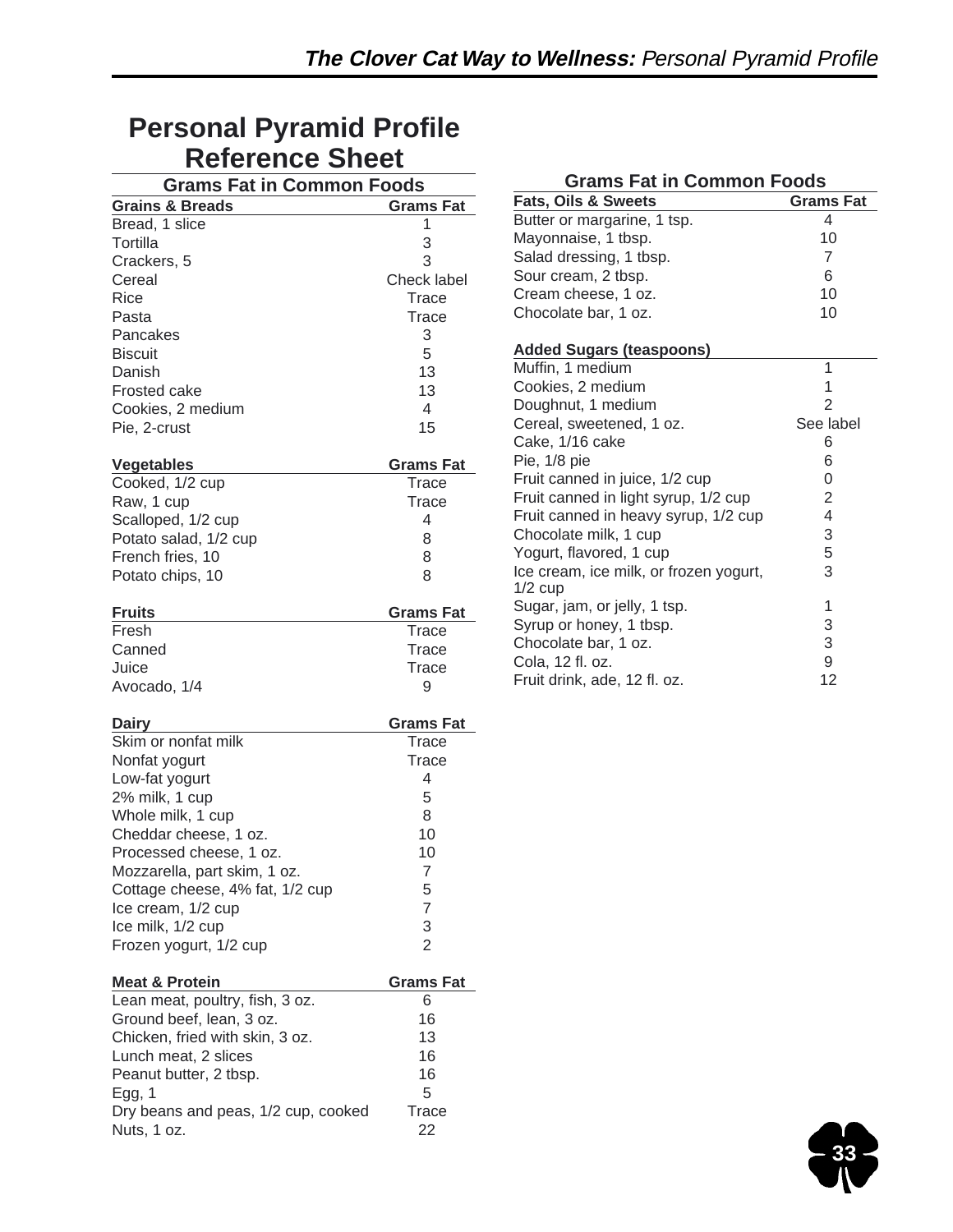### **How Many Calories Do You Need?**

Calories supply the body with energy. Our daily calorie needs vary from person to person depending on body size, age, and activity level. Here are estimated daily energy requirements for young people. This will help you choose the best calorie level for your pyramid servings.

| Age          | <b>Calories</b> |
|--------------|-----------------|
| $7-10$ years | $1,800 - 2,000$ |
| 11-14 years  | $2,200 - 2,400$ |
| 14-18 years  | $2,200 - 2,400$ |

If you are very active at work or in sports, you may need more calories. If you are not very active and want to achieve a healthy weight, select a calorie level at the low end of the range. Remember that young people are growing and developing. It is important that you eat at least 1,400 calories per day to get all the nutrients your body needs!

## **Recommended Profile for Pyramid Servings**

| <b>Food Group</b>                 | 1,400<br>calories | 1,600<br>calories | 1,800<br>calories | 2,200<br>calories | 2,800<br>calories |
|-----------------------------------|-------------------|-------------------|-------------------|-------------------|-------------------|
| <b>Grains &amp; Breads</b>        | 6                 | 6                 | $7 - 8$           | 9                 | 11                |
| <b>Fruits</b>                     | 2                 | 2                 | $2 - 3$           | $2 - 3$           | 4                 |
| Vegetables                        | 3                 | $3 - 4$           | $3 - 4$           | $4 - 5$           | 5                 |
| Meat & Protein                    | 3 oz.             | 4-5 oz.           | $4-5$ oz.         | 5-6 oz.           | $6-7$ oz.         |
| Dairy                             | $2 - 3$           | $2 - 3$           | $2 - 3$           | $2 - 3$           | $2 - 3$           |
| Total fat (grams)                 | 33                | 53                | 63                | 73                | 93                |
| Total added sugars<br>(teaspoons) | 5                 | 6                 | 9                 | 12                | 18                |

(Pick a calorie level and enter the servings in the Recommended Profile.)